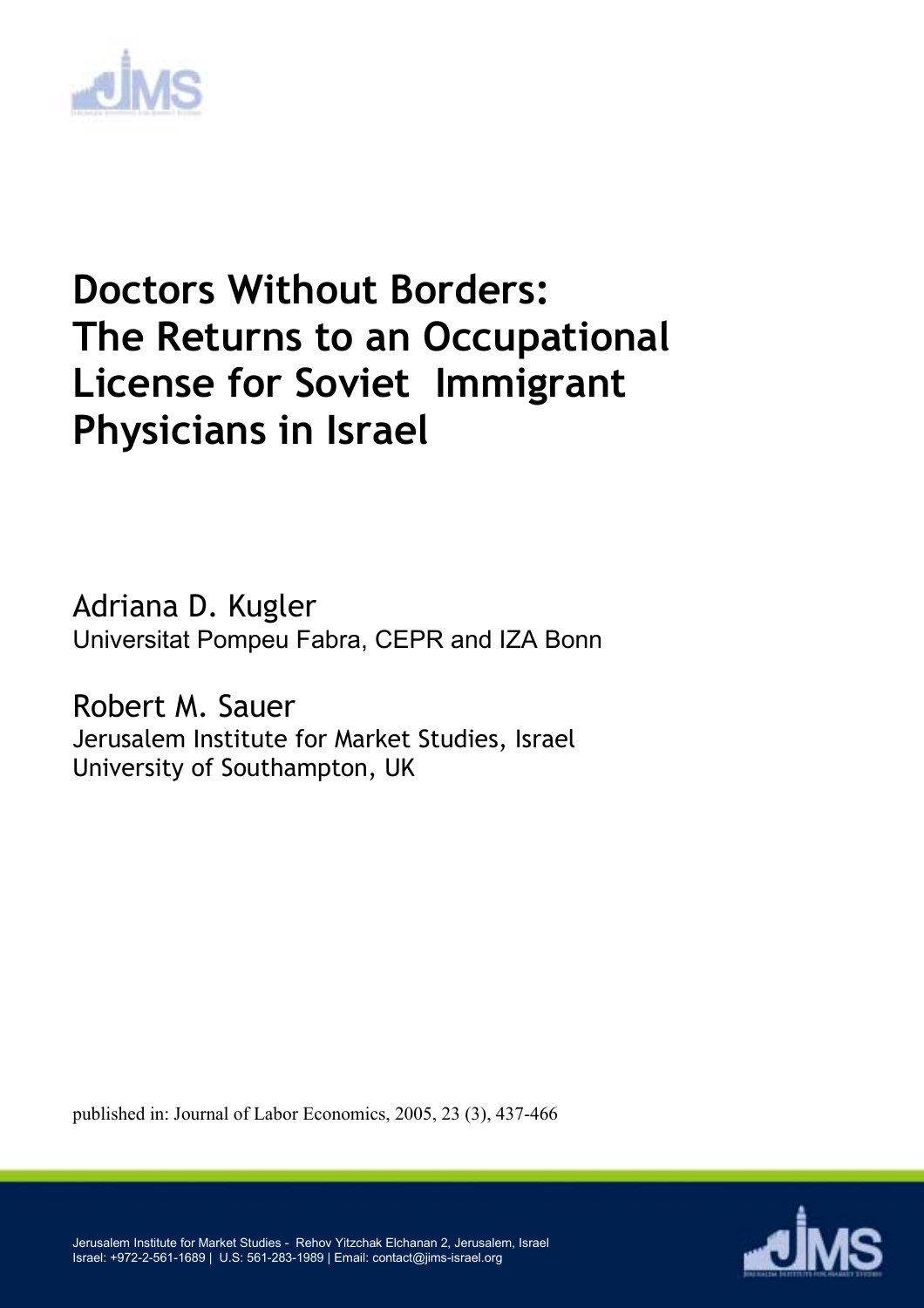

## **ABSTRACT Doctors Without Borders: The Returns to an Occupational License for Soviet Immigrant Physicians in Israel**

Re-licensing requirements for professionals that move across borders are widespread. In this paper, we measure the returns to an occupational license using novel data on Soviet trained physicians that immigrated to Israel. An immigrant re-training assignment rule used by the Israel Ministry of Health provides an exogenous source of variation in re-licensing outcomes. Instrumental variables and quantile treatment effects estimates of the returns to an occupational license indicate excess wages due to occupational entry restrictions and negative selection into licensing status. We develop a model of optimal license acquisition which suggests that the wages of high-skilled immigrant physicians in the nonphysician sector outweigh the lower direct costs that these immigrants face in acquiring a medical license. Licensing thus leads to lower average quality of service. However, the positive earnings effect of entry restrictions far outweighs the lower practitioner quality earnings effect that licensing induces.

JEL Classification: D45, J17, J24, J31, J61, J62, L15, L51 Keywords: licensing, occupational mobility, regulation, information and product quality, immigration

published in: Journal of Labor Economics, 2005, 23 (3), 437-466

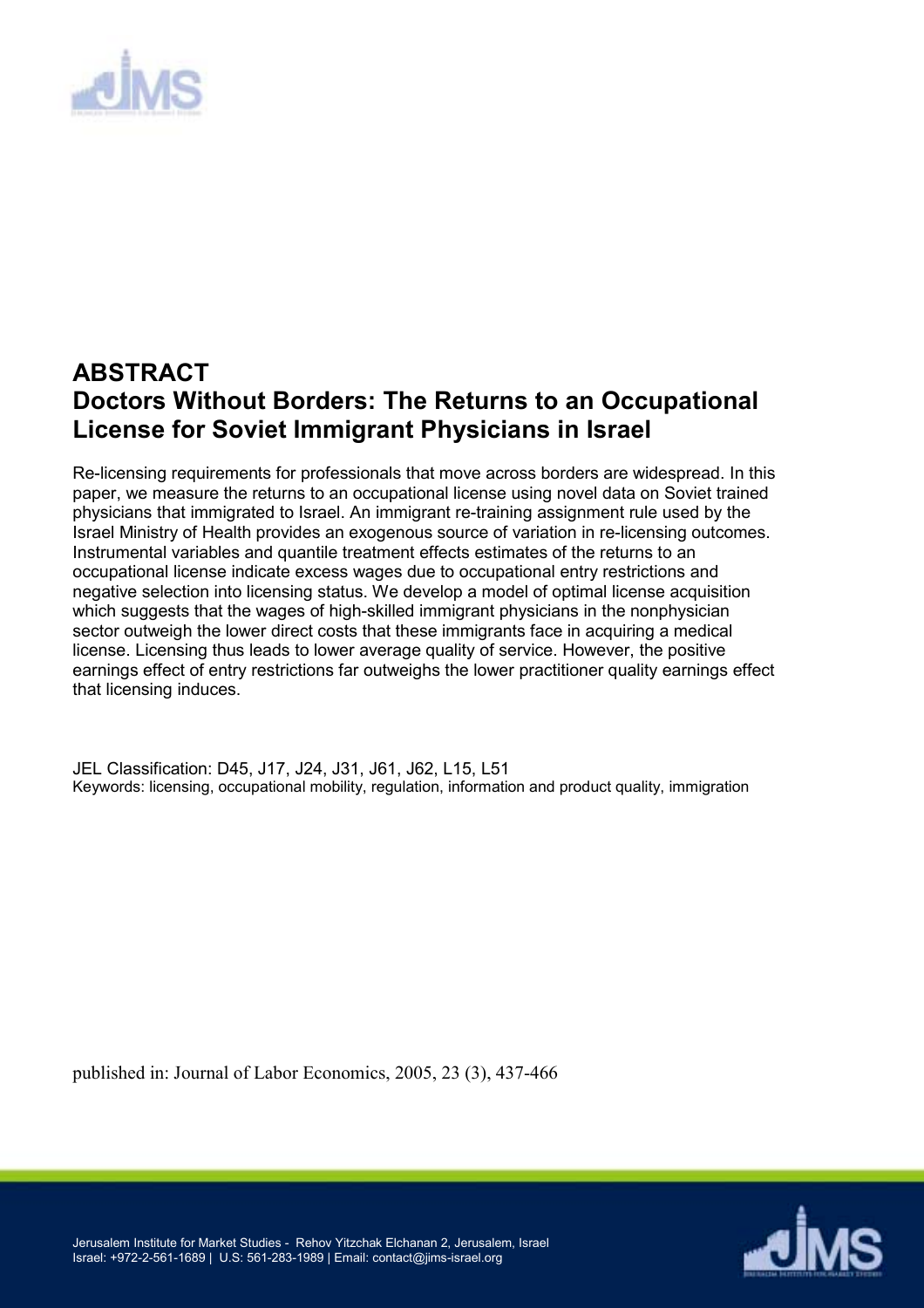## 1 Introduction

Restricted entry into an occupation through occupational licensing requirements is a widespread phenomenon. At least 18 percent of the work force in the United States is a ected by occupational licensing, exceeding the impact of the minimum wage and of unionization (Kleiner (2000)). Occupational licensing is also widespread in many other countries. In the European Union, for example, occupational entry restrictions are thought to substantially a ect incentives for internal migration (see Krueger (2000)).

In the traditional theory of economic regulation, occupational licensing is viewed as a means by which practitioners capture monopoly profits (see Friedman and Kuznets (1945), Stigler (1971) and Posner (1974)). Licensing might be packaged as a means to protect the consumer but is more likely a tool used by practitioners to restrict labor supply and drive up the price of labor. More recent formulations of the theory tend to emphasize the potential benefits of occupational licensing. Licensing may improve the average quality of service o ered by practitioners by preventing entry of less-competent practitioners, or by forcing less-competent practitioners to invest in human capital (Leland (1979), Shaked and Sutton (1981) and Shapiro (1986)). The net social benefits of licensing are thus ambiguous, but occupational licensing still leads to excess wages for practitioners.

The existing empirical evidence on the earnings e ects of occupational entry restrictions, however, is inconclusive. Previous empirical studies, which mostly use data from the US and Canada, usually find higher mean earnings for individuals in regulated occupations, holding observed human capital levels constant (see, e.g., Benham, Maurizi, and Reder (1968), Muzondo and Pazderka (1980), Pashigian (1980), Kleiner and Kudrle (2000) and Kleiner (2000)). But the data used in these studies generally do not permit identification of the causal e ects of entry restrictions on earnings. Entry restrictions and self-selection into the regulated occupation are often confounded.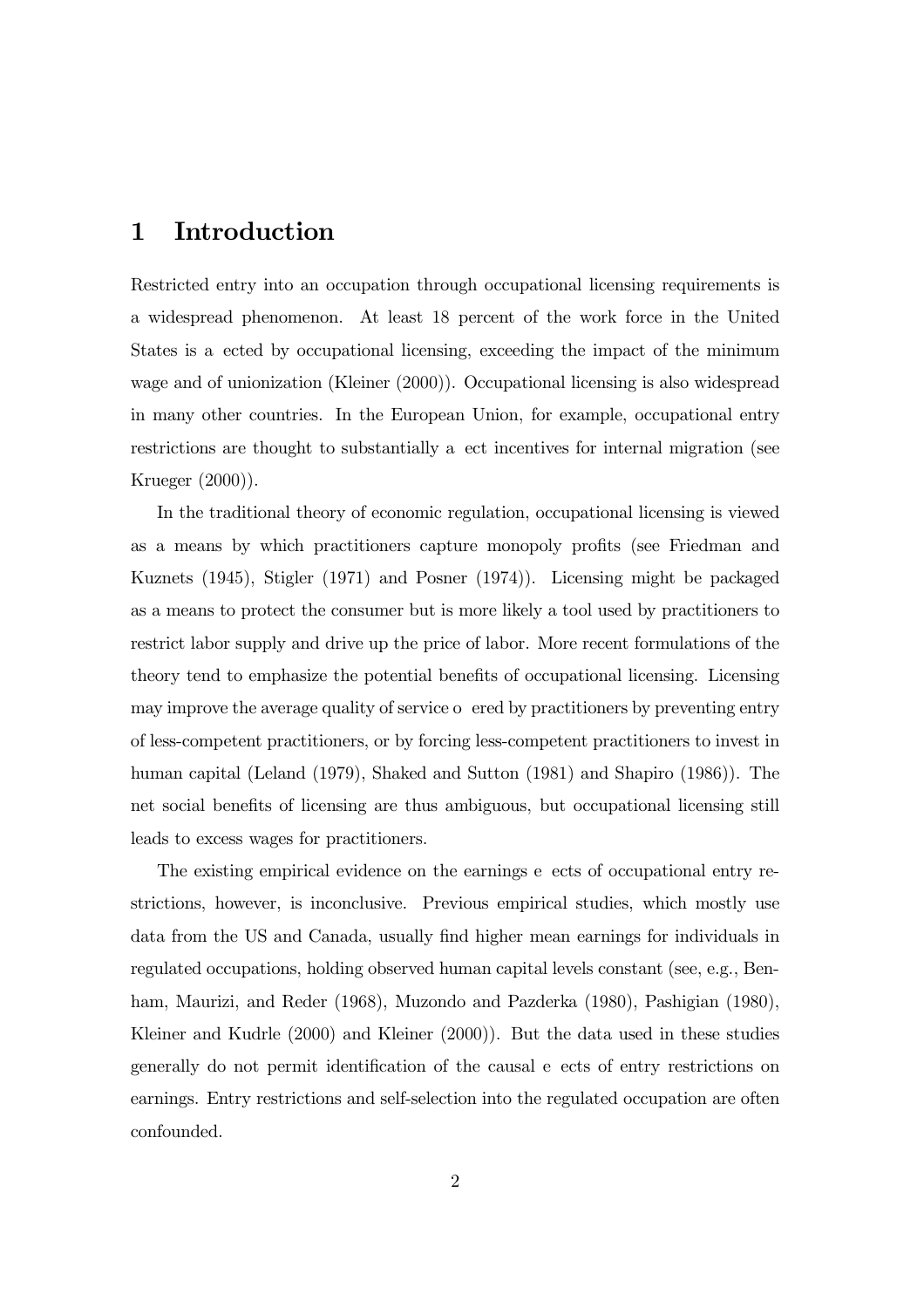In this paper, the returns to an occupational license are measured using novel data on the early labor market outcomes of Soviet immigrant physicians in Israel. The data provide a unique opportunity to identify the causal e ects of occupational licensing on earnings and empirically assess the hypothesis of excess wages. The opportunity is unique for several reasons. First, Soviet immigrant physicians are a relatively homogeneous group of individuals in terms of previous education and type of work experience. Second, many Soviet immigrant physicians did not get re-licensed and/or obtain employment in their original profession. Third, and most important, the Israel Ministry of Health exogenously placed Soviet immigrant physicians on one of two di erent re-training tracks with inherently di erent probabilities of acquiring a license.

The exogenous assignment rule utilized by the Israel Ministry of Health places Soviet immigrant physicians either on a re-training track that requires the passing of a licensing exam (the exam track), or on a re-training track that grants a temporary medical license for six months and allows immigrant physicians to immediately practice medicine under observation (the observation track). At the end of the six month period under observation, immigrant physicians receive a permanent medical license with near certainty. Immigrant physicians with more than a cuto number of years of previous physician experience are assigned to the observation track. Assigned re-training track is not a function of immigrant unobservables.

Although the Ministry of Health's assignment rule is a near deterministic function of years of previous physician experience and previous physician experience directly a ects earnings in the host country, assigned re-training track can be used to construct instrumental variable estimates of the returns to an occupational license, thus correcting for nonrandom selection into licensing status. The discontinuities in the relationship between previous physician experience and licensing status can be matched to the discontinuities in the relationship between previous physician experience and immigrant earnings. The correlation between these discontinuities identifies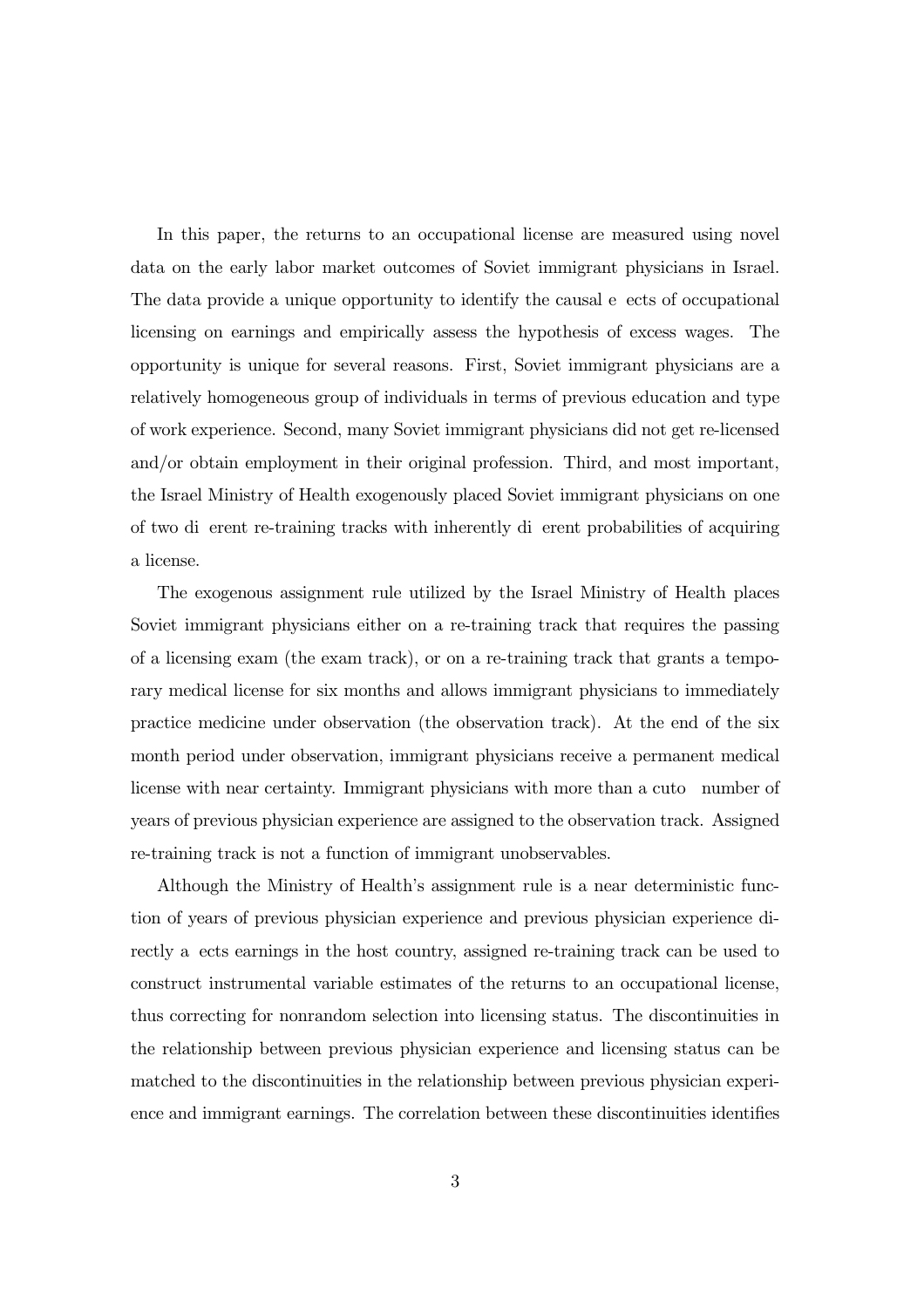the causal e ects of being licensed as long as it is the assignment rule and not some other mechanism that is generating the discontinuities in licensing outcomes.

According to OLS estimates, Soviet immigrant physicians that acquire a medical license in Israel have substantially higher mean monthly earnings than their unlicensed counterparts. However, OLS estimates are biased to the extent that licensing status is related to potential outcomes without a license. Instrumental variables estimates that isolate the returns to a license among compliers, i.e., individuals that would not have obtained a license had they not been assigned to the observation track, yield an increase in mean monthly earnings that is considerably higher than that estimated by OLS.2 The extremely large and significant instrumental variables estimates of the returns to a license, compared to OLS estimates, suggest negative selection and excess wages due to occupational entry restrictions.

The causal e ect of an occupational license on the earnings of compliers is also estimated using a quantile treatment e ects model. Quantile treatment e ects estimates are less sensitive to the inclusion of zero earnings for the unemployed as well as high earnings outliers. Quantile treatment e ects estimates indicate that the returns to an occupational license are large at all examined quantiles, but acquisition of a license more substantially increases the upper quantiles of the earnings distribution than the lower quantiles. More highly skilled practitioners thus benefit more from entry restrictions than do less-skilled practitioners.

The quantile treatment e ects model is also used to estimate the distribution of earnings without a license among those immigrants that obtained a license. The

The regression discontinuity identification strategy originated with Campbell (1969). More recent applications include van der Klauuw (1996), Angrist and Lavy (1998) and Hahn, Todd and van der Klauuw (1998). See also Angrist and Krueger (2001).

<sup>&</sup>lt;sup>2</sup>Compliers are individuals whose treatment status is a ected by the instrument. The e ect among compliers in this case is also the local average treatment e ect (see Imbens and Angrist (1994) and Angrist, Imbens and Rubin (1996)).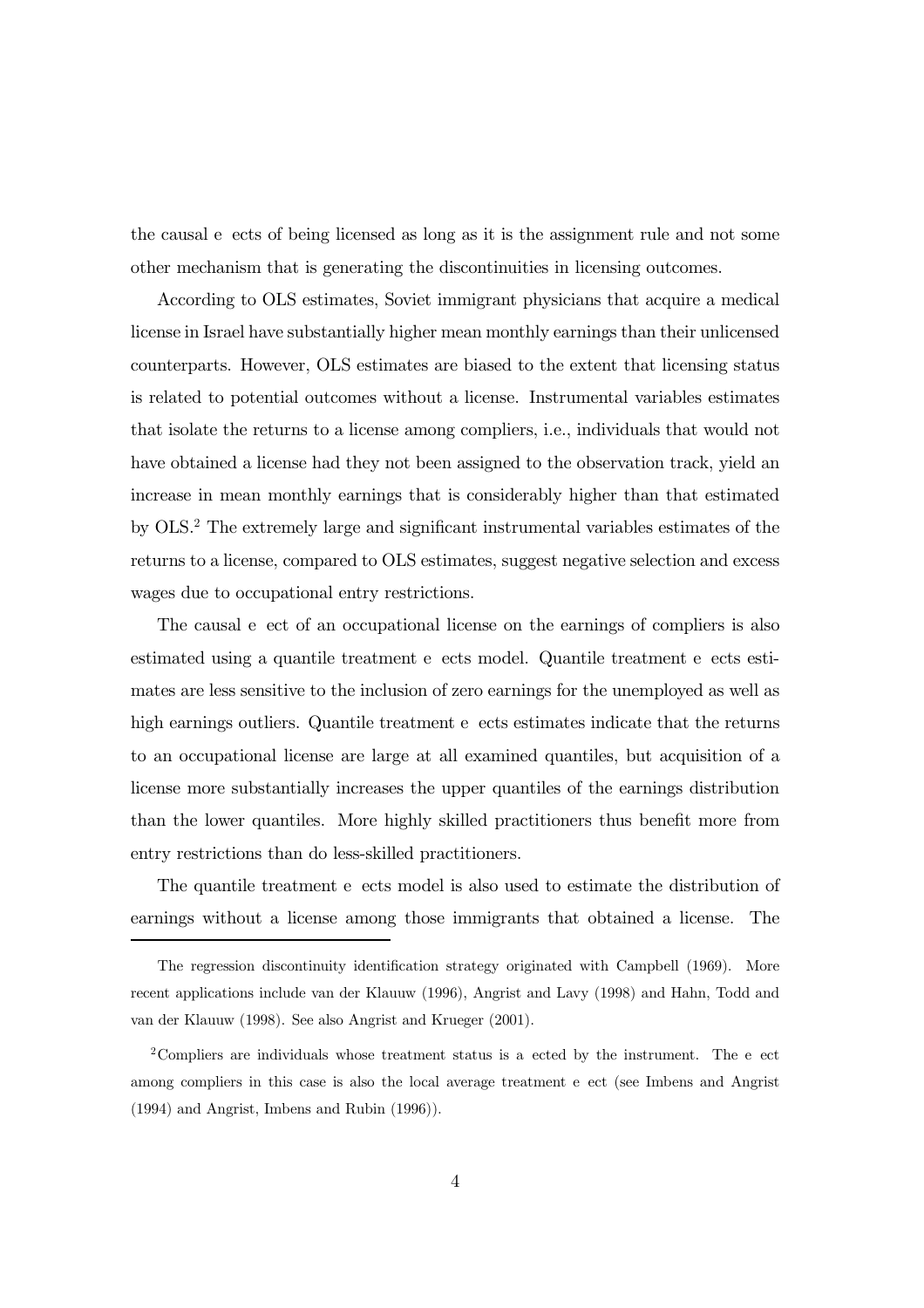counterfactual earnings distribution indicates negative selection into licensing status, contrary to the usual hypothesis of positive selection. In order to illustrate how occupational licensing can lead to both excess wages and negative selection, a model of the decision to acquire a license is developed. The model, together with the empirical findings, suggests that the wages that high-skilled immigrant physicians earn as nonphysicians outweigh the lower direct costs that these immigrants face in acquiring a license. Licensing thus leads to lower average quality of service. However, the positive earnings e ect of entry restrictions far outweighs the lower practitioner quality earnings e ect that licensing induces.

Finally, the rate of median earnings convergence between immigrants and comparable natives is examined using the quantile treatment e ects estimates. The large and persistent median earnings gap between licensed immigrants and comparable natives suggests that the excess wages immigrants capture in the regulated occupation may be tempered by consumer and/or employer preferences for native services.

The rest of the paper is organized as follows. The next section briefly describes the recent Soviet immigration wave to Israel and the institutional background of immigration physician re-licensing. Section 3 discusses the data source and descriptive statistics, reports OLS estimates of the returns to a license and presents a graphical analysis of the correlation between discontinuities. Section 4 describes the formal measurement framework. Section 5 reports reduced form, constant-e ects instrumental variables estimates and quantile treatment e ects estimates of the returns to a license. Section 6 presents the model of optimal license acquisition and interprets the empirical findings. Section 7 examines median earnings convergence between immigrants and comparable natives. Section 8 summarizes and concludes.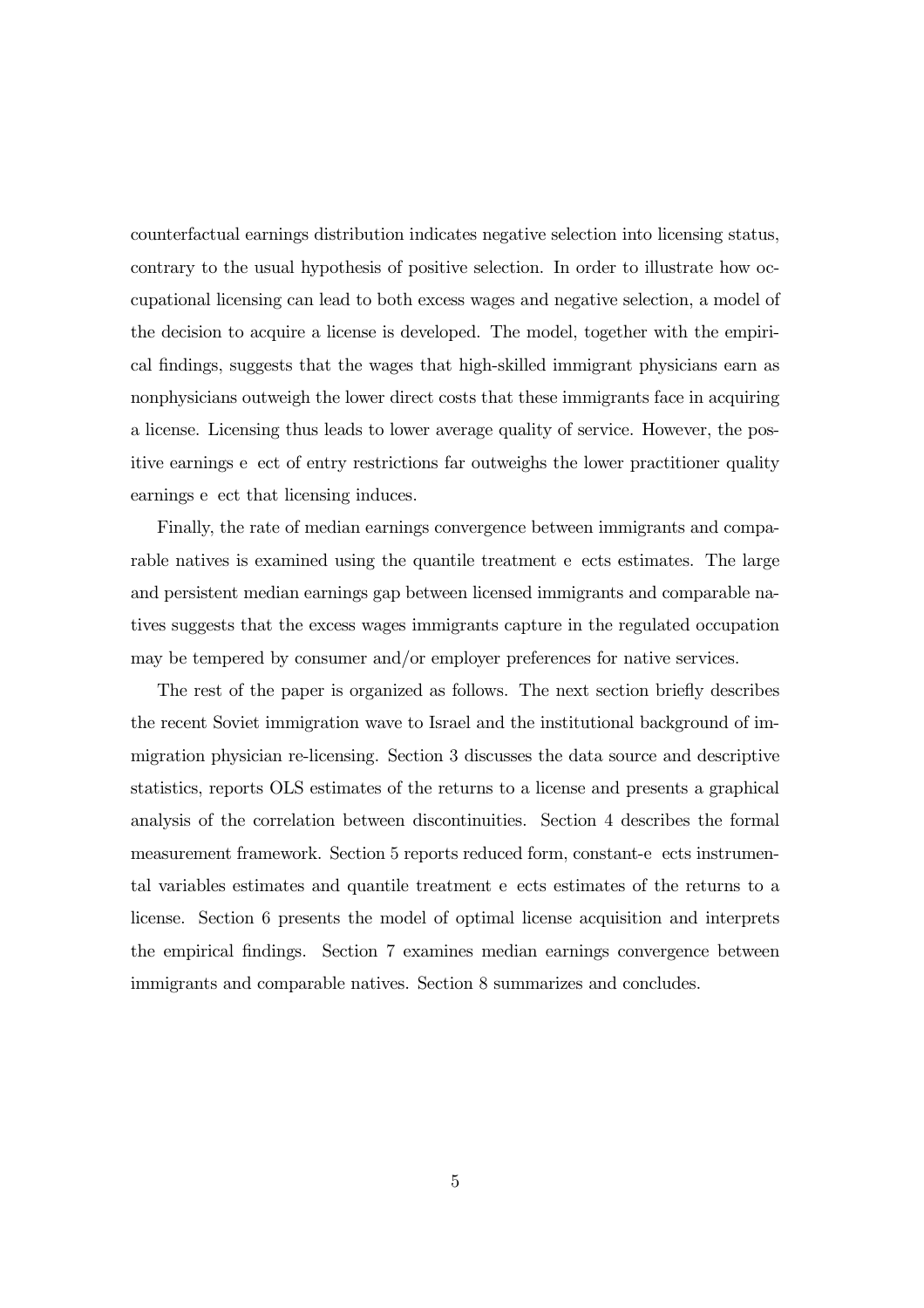## 2 Background

Between October 1989 and December 1995, approximately 600, 000 Jews from the former Soviet Union immigrated to Israel. By the end of 1995, these immigrants accounted for 11% of the Israeli population. The large influx of Soviet immigrants to Israel was a direct result of the fall of the Soviet Union and the ensuing political uncertainty.

Despite the unprecedented magnitude of the immigration wave, a large proportion of Soviet immigrants entered the Israeli labor market quickly, accepting jobs for which they were clearly over-qualified (see Weiss, Sauer and Gotlibovski (2003)). With time in Israel, the wages of immigrants grew sharply and the variability in wages across schooling groups and occupations increased (Eckstein and Weiss (1998) and Friedberg (2000)). During the same period, the employment and wages of Israeli natives were not observed to be adversely a ected due to increased capital inflows and increased exports (see Friedberg (2001) and Eckstein and Weiss (2002)).

The mass immigration wave contained an unusually large number of physicians. Before the arrival of Soviet immigrant physicians, Israel already had one of the highest physician to population ratios in the world. The population of Israel, at the end of 1989, was 4.56 million and there were 13, 000 native physicians between the ages of 25 and 64. <sup>3</sup> Between October 1989 and August 1993, approximately 12, 500 Soviet immigrant physicians arrived, nearly doubling the potential supply of physicians. The demand for medical services also increased as the population grew by a substantial 10% during the period.

According to Israeli immigration law, physicians that were licensed to practice medicine in a foreign country, and that have their foreign medical credentials recognized by the Israel Ministry of Health, must pass a re-licensing exam in order to

<sup>&</sup>lt;sup>3</sup>The number of doctors per 100, 000 Israelis in 1989 was 285. In the same year in the US, there were 216 doctors per 100, 000 Americans.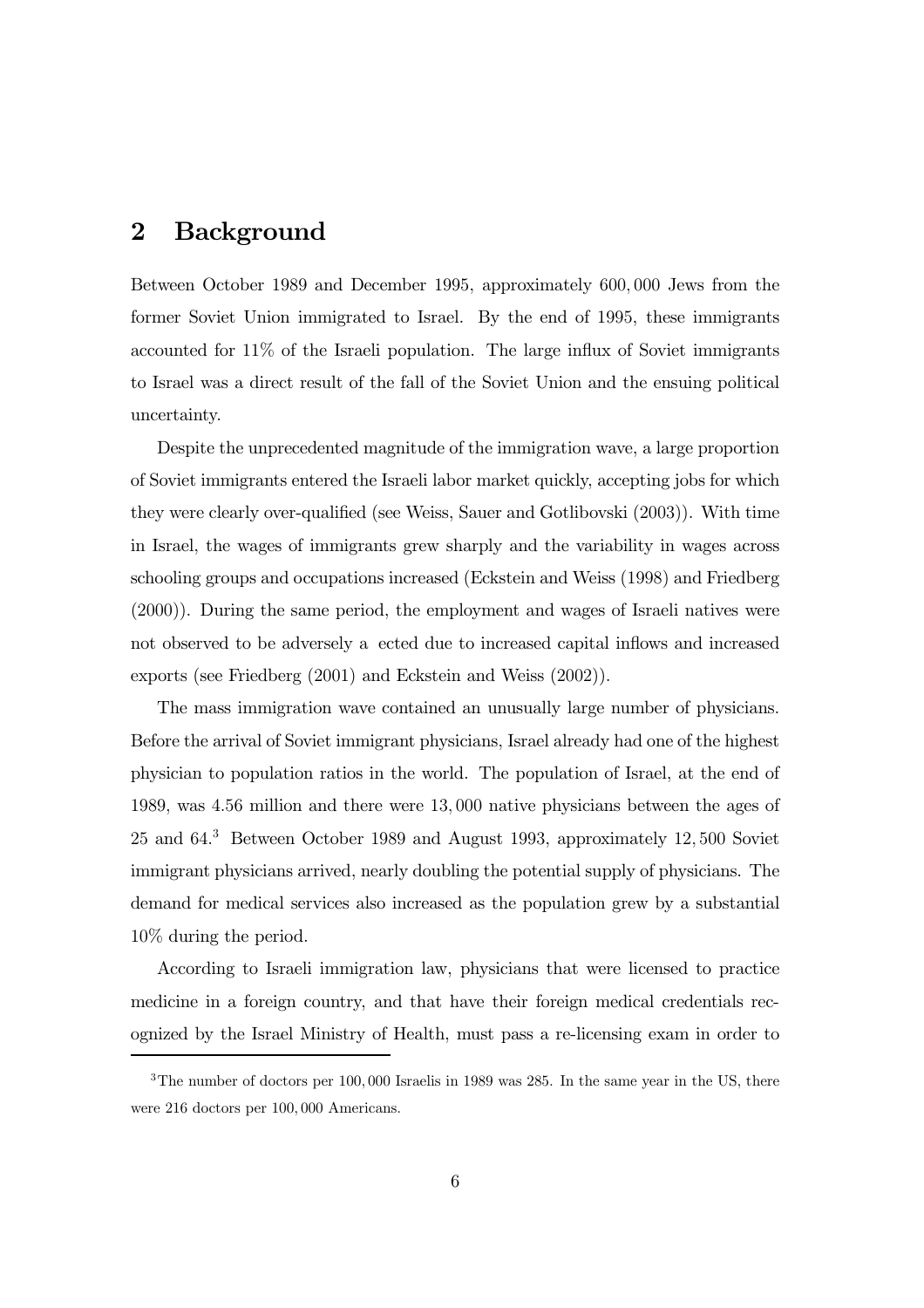practice medicine. However, immigrant physicians that practiced clinical medicine and that have substantial previous physician experience are exempt from the exam. Until November 1992, the cuto number of years required for exemption from the licensing exam was 20. The cuto was subsequently lowered to 14 in order to increase the proportion of immigrant physicians with a license. The lowering of the cuto was not publicized beforehand.

Immigrant physicians that are granted an exemption from the licensing exam must work under observation for six months in designated public hospitals or community clinics. During the six month work under observation period, immigrants receive a salary and minimal income support from the Ministry of Absorption. At the end of the six month period these immigrants receive a permanent license in general medicine with near certainty.

Immigrant physicians that are required to pass the licensing exam are eligible, but not required, to participate in a government sponsored examination preparation course. Over 90% of immigrants that are referred to the licensing exam choose to participate in a preparation course. Preparation courses last six months, are o ered twice a year and are held in public hospitals throughout the country. Immigrant physicians registered for a preparation course also receive minimal income support from the Ministry of Absorption. A permanent license in general medicine is acquired after passing the exam.4

After successful completion of the re-licensing requirements, immigrant physicians must request to be recognized as specialists in order to practice medicine in their former specialty. The Ministry of Health denies an overwhelming majority of these requests. Immigrant physicians whose requests are denied must fulfill a post-licensing residency requirement that includes successful completion of two specialty exams. The

<sup>4</sup>Approximately 14% of the immigrant physicians chose to re-train in alternative professions. Many of these immigrant physicians re-trained in paramedical professions such as gerontology, emergency medicine and alternative medicine.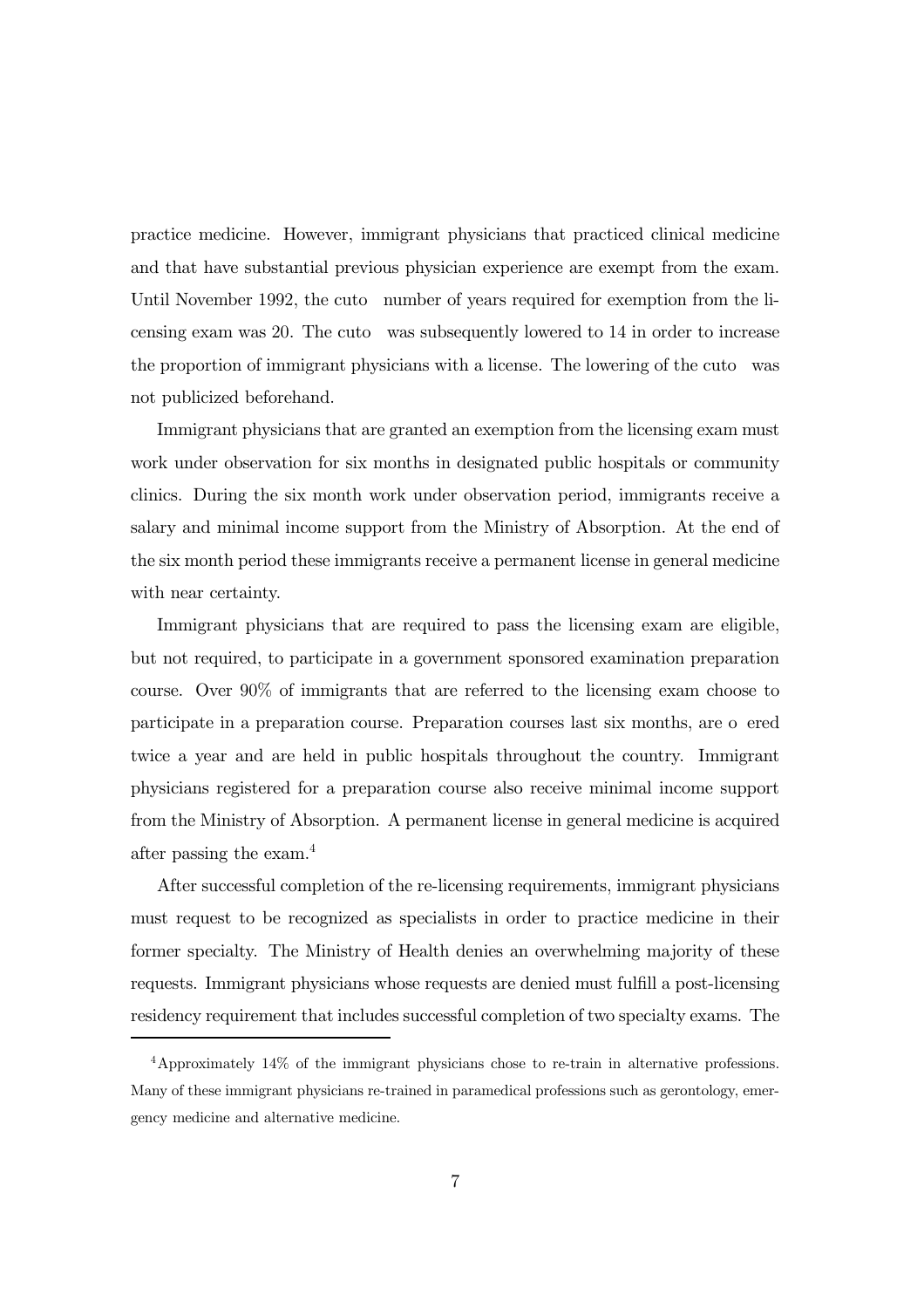residency requirement can last a number of years depending upon medical specialty.<sup>5</sup> The status of specialist is not required for performing rounds in hospitals or treating patients in residential communities.

## 3 Data

The relevant population of immigrant physicians for this study is the subset of immigrants that arrived in Israel from the former USSR between October 1989 and June 1992, that submitted a request to the Israel Ministry of Health to start the process towards re-licensing, that had their medical credentials in the former USSR recognized, and that were referred to either the exam track or the observation track for re-training. Of the immigrants that declared at the airport, on the day of arrival, that they were physicians in the former USSR, 27% did not submit their credentials to the Ministry of Health.<sup>6</sup> Of the immigrants that submitted their credentials,  $3\%$ did not have their credentials recognized.<sup>7</sup> Of the immigrants that had their medical credentials recognized, 3% were not referred to one of the two re-training tracks. These latter immigrants were either required to do a one year internship before being eligible for the exam track or were immediately granted recognition as specialists. The total number of immigrant physicians in this restricted population is 6, 754.

Between the months of May and November of 1994, 731 of these 6, 754 immigrant physicians were surveyed, in face-to-face interviews, by Russian-speaking enumerators using a questionnaire written in Russian. The survey was conducted under the aus-

<sup>5</sup>Only a small percentage of immigrant physicians were in specialist residency at the time of the survey.

<sup>&</sup>lt;sup>6</sup>The nonsubmitters are more likely than submitters to be women and over 55 years of age on arrival.

<sup>7</sup> Immigrants that did not have their credentials recognized are younger than those that had their credentials recognized.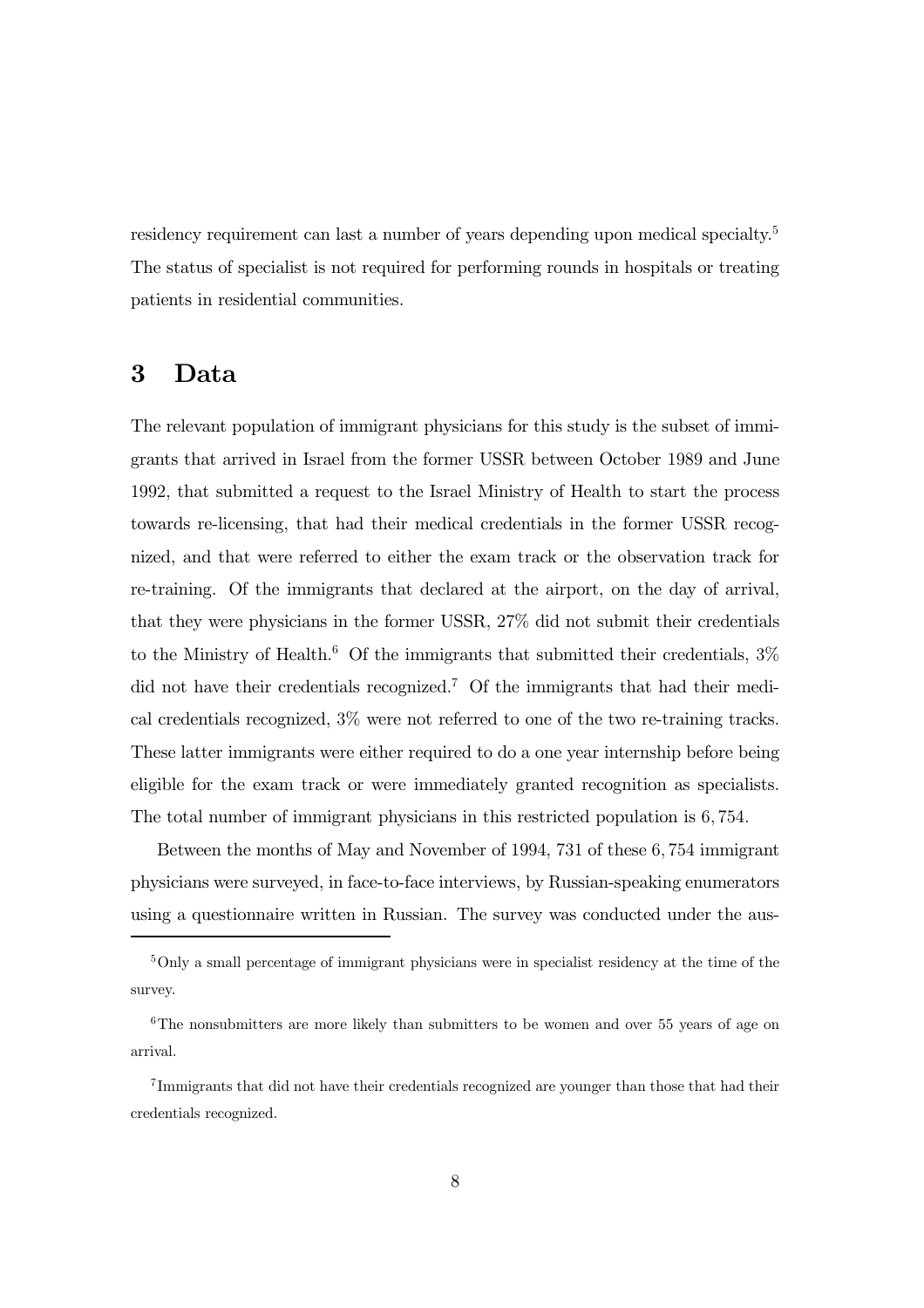pices of the JDC-Brookdale Institute of Jerusalem, The Israel Ministry of Health and the Israel Ministry of Immigrant Absorption. The random sample of 731 immigrant physicians was stratified by assigned re-training track and geographical region. The goal was to interview 10% of the restricted population. A reserve list of immigrants was prepared, according to the same stratification rules, to substitute for those on the original list that could not be interviewed. In total, 1, 002 immigrant physicians were approached for interviewing. In descending order of importance, those on the original list that were not interviewed were either not located, refused to be interviewed, return migrated, or had passed away.

#### 3.1 Descriptive Statistics

Table 1 displays selected descriptive statistics for the sample by assigned re-training track. Of the 731 immigrant physicians in the sample, only 2 immigrants did not have a re-training track coded. Of the 414 immigrant physicians assigned to the exam track, 73% passed the re-licensing exam. Immigrants that were assigned to the exam track and that did not acquire a license either never took the exam or took the exam and failed. Of the 315 immigrant physicians assigned to the observation track, 89% worked under observation and acquired a permanent license. The 11% among this latter group that are coded as not having acquired a permanent license reported that they never looked for a place to begin work under observation.

The figures in Table 1 show that mean monthly earnings (including zeros for the unemployed), the employment rate and the rate of employment as a physician, at the time of the survey, are higher among immigrants assigned to the exam track. Individuals assigned to the exam track are, on average, 18 years younger and have 18 years less physician experience in the former USSR. These immigrants also have more children under the age of 18 living at home at the time of arrival. Note that a considerable proportion of immigrant physicians on the observation track are not employed as physicians. Immigrants that are employed but not working as physicians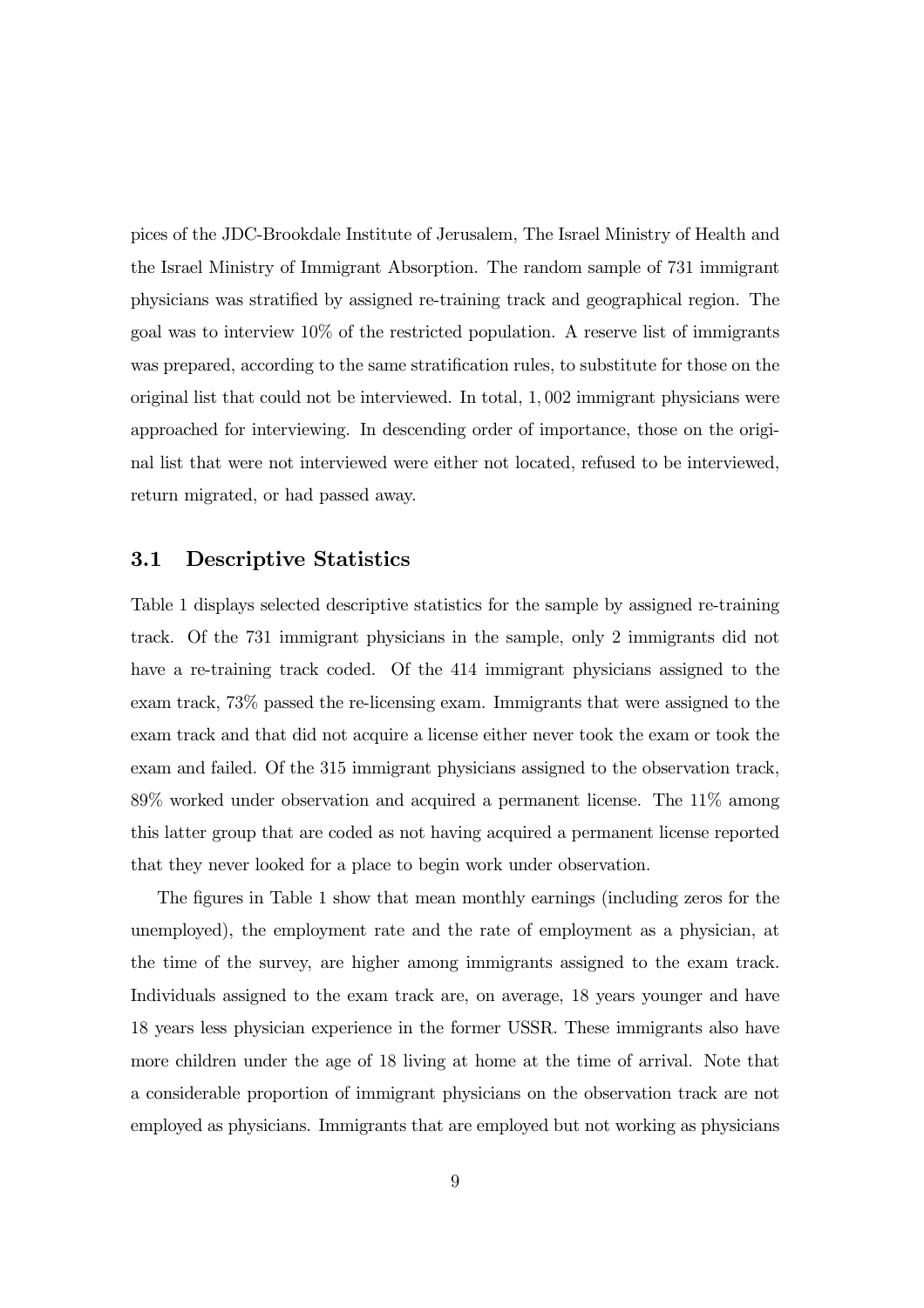are mostly working as post-secondary education teachers, social workers, qualified nurses, optometrists, medical technicians and paramedics. There are also immigrant physicians working in less skilled occupations as unqualified nursemaids, cleaners in institutions, security guards, and skilled and unskilled workers in industry.8

In terms of gender composition, size of last city of residence in the former USSR (more than 1, 000, 000 inhabitants), continuation of studies in the former USSR towards an advanced medical degree and the number of months since arrival, the immigrants are quite similar by re-training track. There are only slight di erences in marital status upon arrival, republic of origin and type of medical practice in the former USSR. There is a large di erence in former specialist status. Note that over 95% of the immigrants in the sample arrived during the years 1990 and 1991. 9

#### 3.2 OLS Estimates

OLS estimates of the increase in monthly earnings (including zeros for the unemployed) due to acquisition of a license are reported in Table 2. Column (1) does not include any other covariates and yields a precisely estimated coe cient on licensed of 1279 New Israeli Shekel (NIS).  $\textdegree$  In 1994, the year in which earnings are reported, 1 NIS is approximately equal to .33 US dollars. The estimated increase in earnings of 1279 NIS corresponds to a percentage impact of 109%.

<sup>8</sup>Among immigrant physicians employed as physicians, 41% work for the government (local and national). The remainder work for HMO's and other private employers. Only 6% found work as a direct continuation of re-training.

<sup>9</sup>The percentage of immigrant physicians among all immigrants from the former USSR that arrived after 1991 is significantly smaller.

 $^{0}$ All standard errors are heteroscedasticity robust.

The percentage impact is calculated as the ratio of the coe cient on licensed to the fitted value from the regression with the licensed dummy set to zero and other covariates set to the means among individuals with a license, when other covariates are included.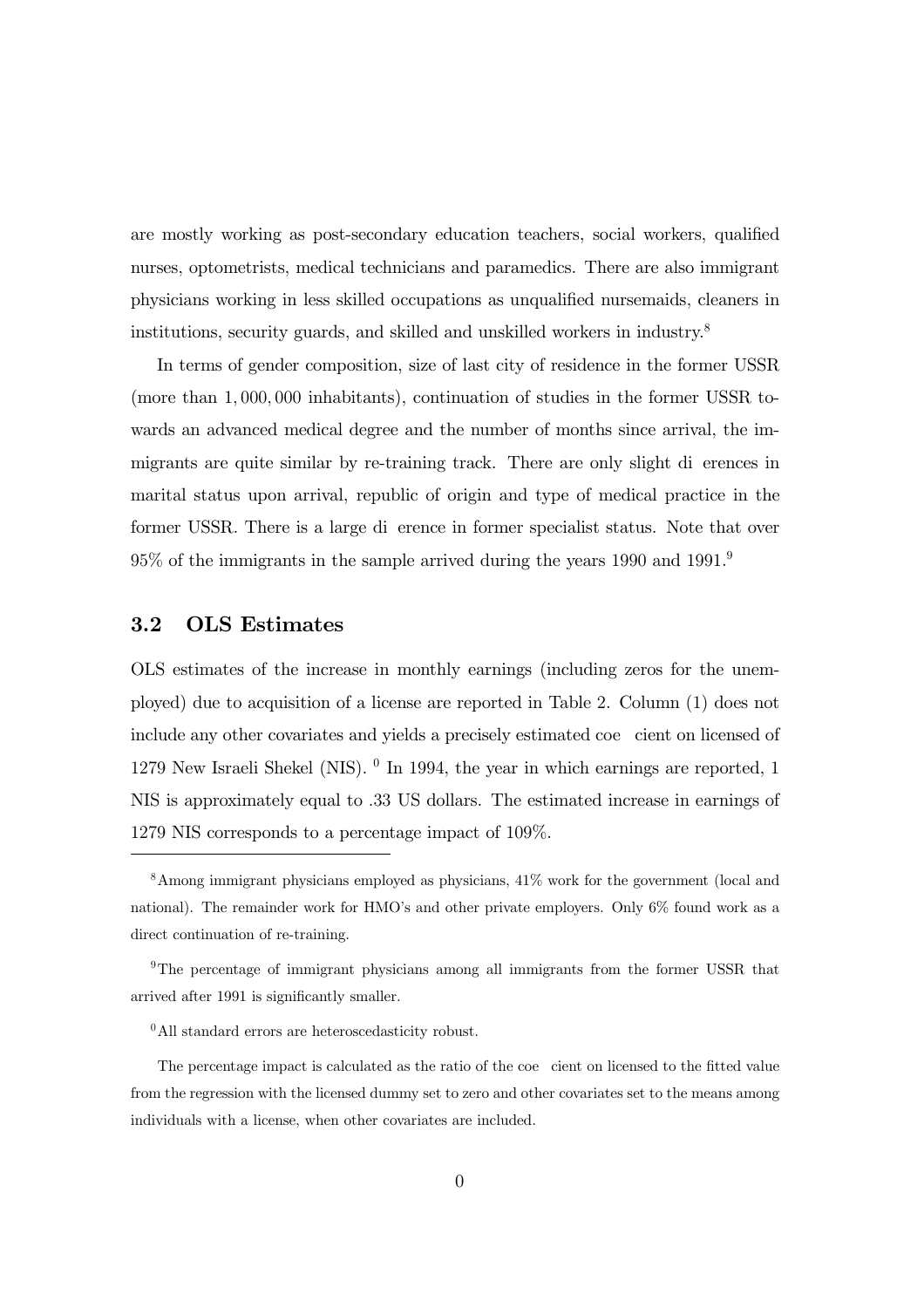Column (2) adds covariates to the regression, but excludes previous physician experience. The other regressors include a dummy for age on arrival (older than 50), dummies for year of arrival, months in Israel, gender, marital status, profession of spouse, number of children living at home under 18, size of last city of residence, Republic of origin, pursuit of an advanced medical degree, previous specialist status, previous type of medical practice and type of reported earnings (after-tax and/or after other deductions.) The coe cient on licensed in this latter regression is a precisely estimated 1211, which corresponds to a percentage impact of 98%. Column (3) adds years of physician experience in the USSR and its square. The coe cient on licensed further decreases in strength to 1162 but is still precisely estimated. The percentage impact is 90%.

Column (4) reports the results of adding an indicator for being employed as a physician in the full sample. The coe cient on licensed turns negative, is quite small in magnitude and is not precisely estimated. The coe cient on physician, however, is a substantial 2324 and is precisely estimated. The OLS results do not indicate a significant return to a license when not employed as a practicing physician. A significant coe cient on licensed in this latter specification would have been suggestive of a signalling value to a medical license.

Columns (5) and (6) repeat the specifications in Columns (3) and (4) for the subsample of immigrants that have previous physician experience between 14 and 26 years. This subsample of immigrants is referred to as the "discontinuity" sample. Restricting the analysis to the discontinuity sample helps control for di erences in unobservables between immigrants that are a ected by the assignment rule and those that are not. The experience levels 14 and 26 are, respectively, the 45th and 75th percentiles in the previous physician experience distribution. <sup>2</sup> The estimated coe cient on licensed in the discontinuity sample is considerably stronger than in

<sup>&</sup>lt;sup>2</sup>The experience distribution is skewed to the right with a mean of 16, a standard deviation of 11 and a median of 18.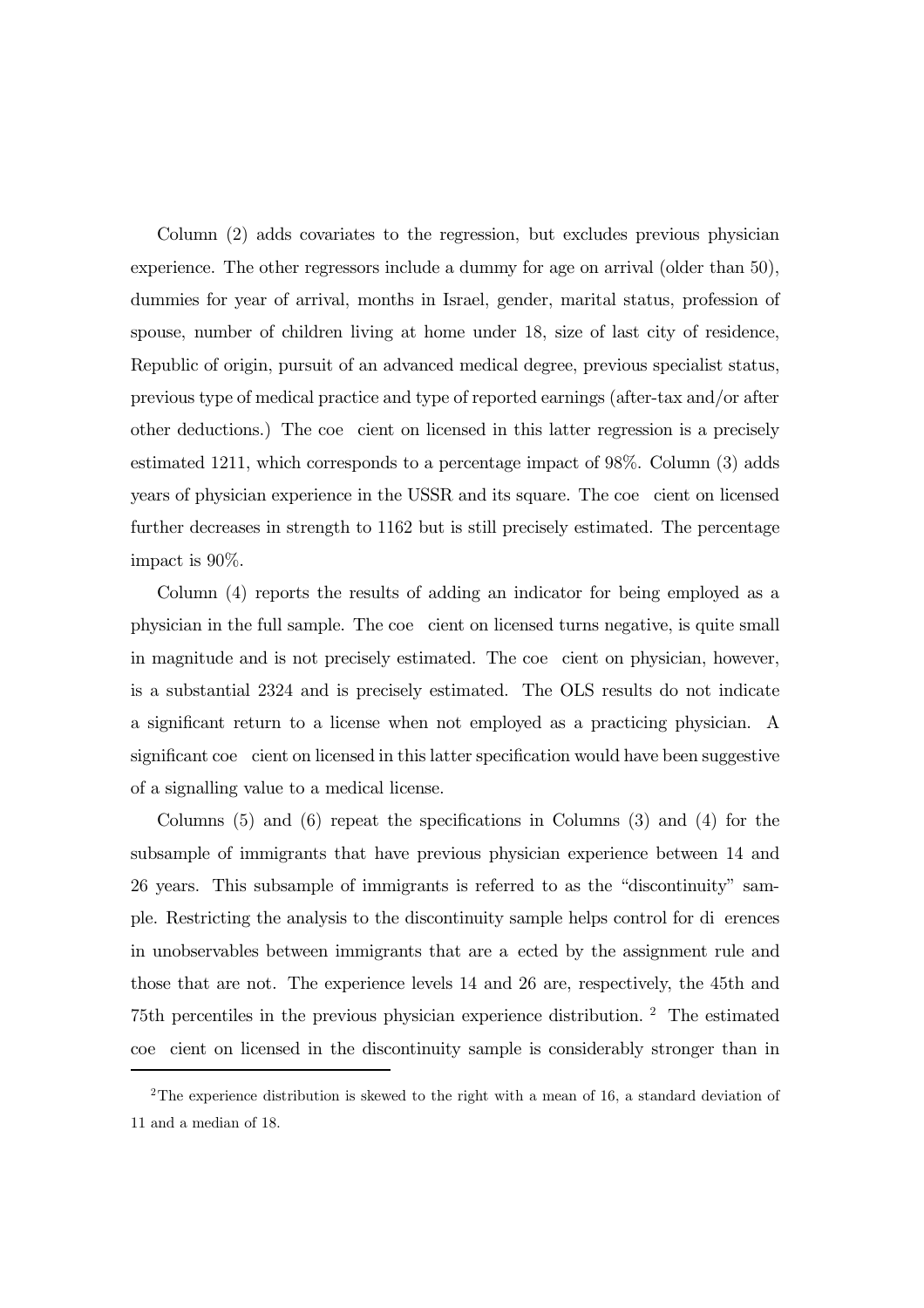the corresponding specification in the full sample. The estimated coe cient without adding a physician employment indicator is 1254 with a standard deviation of 373. The percentage impact is 114%. Column (6) reports the results for the specification which adds the physician employment indicator in the discontinuity sample only. The estimated coe cient on licensed is now positive but is still negligible in magnitude and imprecisely estimated. <sup>3</sup>

#### 3.3 Graphical Discontinuity Analysis

The discontinuities in the data that arise as a result of the re-training assignment rule are illustrated in Figures 1 through 5. In Figure 1, the strong relationship between assigned re-training track and license acquisition can be clearly seen. Figure 1 plots the proportion of immigrant physicians assigned to the observation track, the proportion acquiring a medical license and the proportion employed as physicians at the time of the survey, against years of physician experience in the former USSR. The proportion assigned to the observation track is zero until 14 years of experience. Between 14 and 19 years of experience the proportion fluctuates between 12 and 33 percent. At 20 years of experience the proportion sharply jumps up and fluctuates between 92 percent and 100 percent. After 26 years of experience, the proportion remains at 100 percent. <sup>4</sup>

Note that the proportion of immigrant physicians acquiring a license starts out quite high but then declines and stabilizes until 14 years of experience. Starting at 14 years of experience, the proportion acquiring a license jumps up together with jumps in the proportion assigned to the observation track. The proportion of immigrant physicians employed as physicians in Israel also starts out quite high and subsequently

<sup>&</sup>lt;sup>3</sup>The e ect of license acquisition on employment probabilities is similar to the e ect on physician employment probabilities. The e ect on physician employment probabilities will be discussed below.

<sup>4</sup>Only 32 out of the 729 immigrants in the sample were assigned to the observation track according to the 14 year cuto .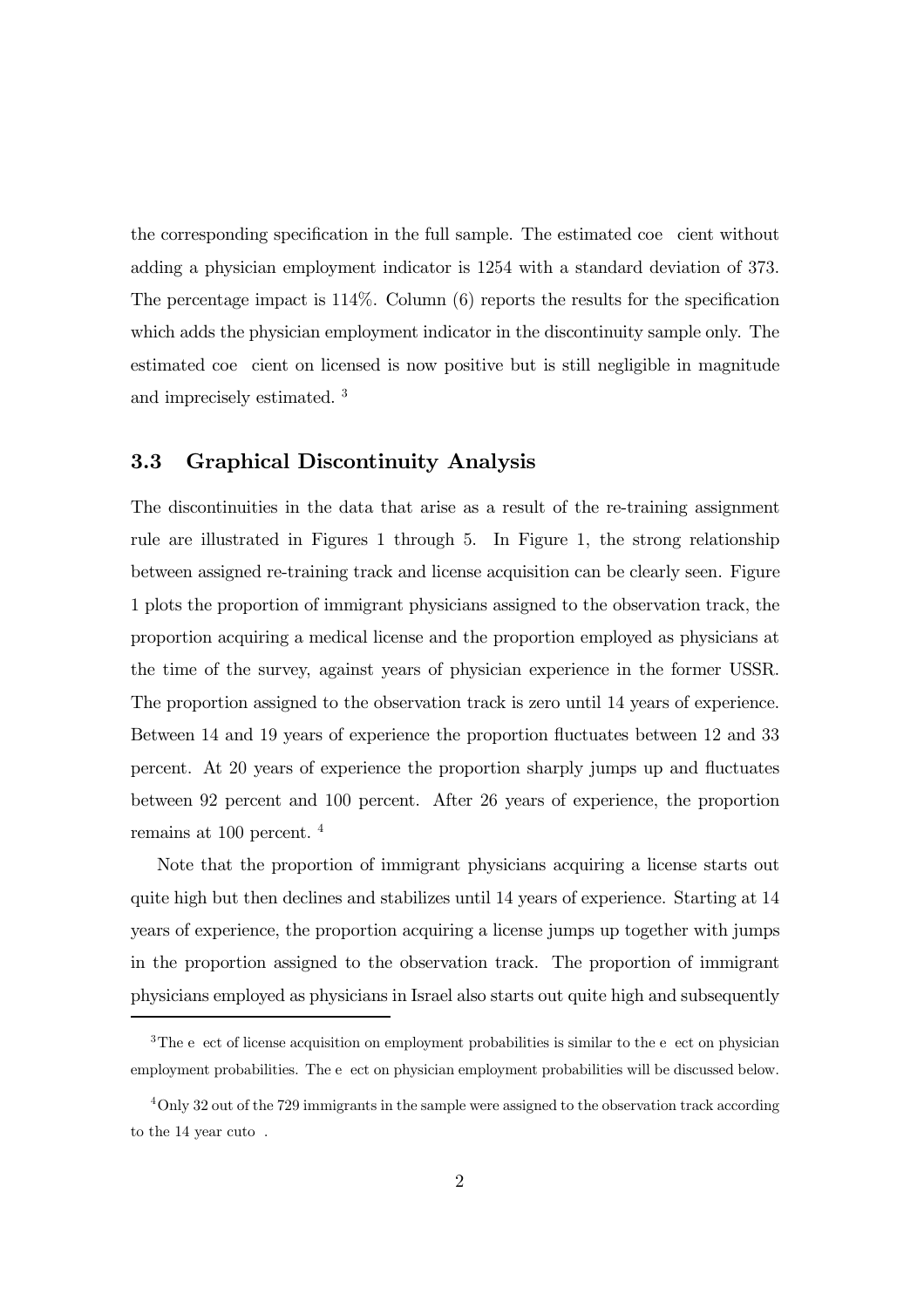declines and stabilizes. However, the proportion employed as physicians does not appear to consistently jump together with the proportion assigned to the observation track.

Figure 2 plots mean monthly earnings at the time of the survey and the proportion acquiring a license against years of physician experience in the former USSR. <sup>5</sup> Note that mean monthly earnings decline sharply with years of previous physician experience. This downward trend in earnings is consistent with a higher rate of depreciation of source country human capital with pre-migration tenure. Notice, however, that mean monthly earnings tend to increase, breaking the downward trend, with sharp increases in the proportion acquiring a license.

The conclusions drawn from Figures 1 and 2 are tentative because they do not take into account the e ect of other covariates on licensing and monthly earnings outcomes. It is possible that stronger correlations in discontinuities are being hidden by e ects of other covariates. For example, immigrant physicians that pursued an advanced medical degree in the USSR have less imported physician experience and higher monthly earnings in Israel causing the trend in mean monthly earnings as depicted in Figure 2 to be biased downward. Biases due to omitted variables may a ect licensing and monthly earnings outcomes di erently in magnitude and direction.

Figure 3 plots the residuals from separate linear regressions, that have acquisition of a license and employment as a physician as dependent variables. The linear regressions include the same covariates as in the OLS regressions in the previous section, but exclude previous physician experience. The figures now display sharper discontinuities in the licensing and employment as a physician outcomes. However, the discontinuities in licensing outcomes are sharper within the relevant experience

 $5$ Four year experience intervals are used to construct Figures 2 through 5 instead of the singlevalue intervals in Figure 1. The four year experience intervals help reduce the greater idiosyncratic variation in the monthly earnings data. The experience axis records the integer value of the interval midpoint.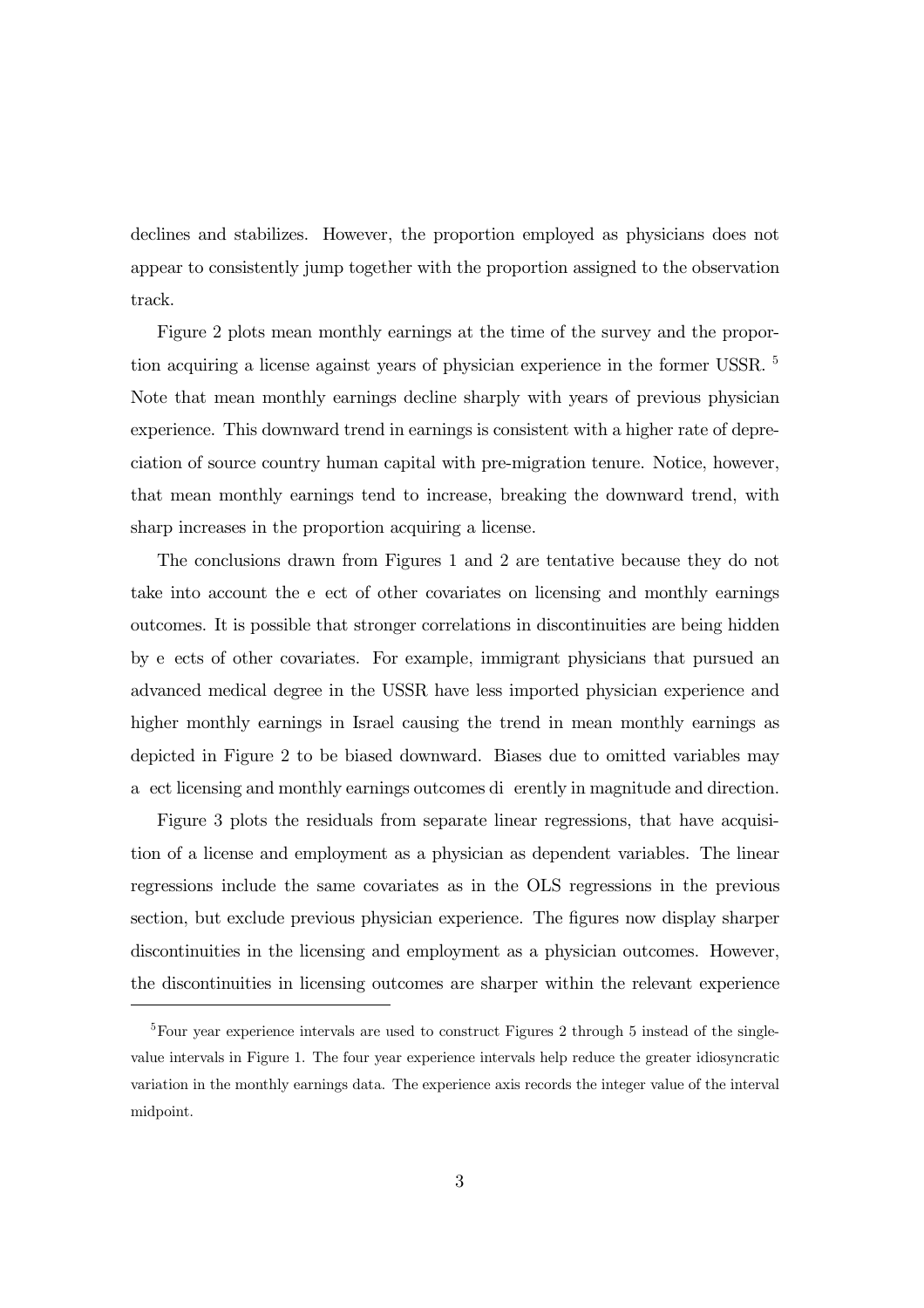range in which there is variation in assignment to the observation track. In contrast, the discontinuities in employment as a physician are somewhat sharper outside of the relevant experience range.

Figure 4 plots license residuals and monthly earnings residuals against previous physician experience. The figures now display a stronger correlation, both in trend and discontinuities, between monthly earnings and licensing outcomes than in Figure 2. Both monthly earnings and the proportion acquiring a license fall sharply with experience and then either fall less sharply or jump up with changes in the proportion acquiring a license.

Figure 5 re-examines the relationship between monthly earnings, employment as a physician and previous physician experience. The employment as physician residuals decline sharply with imported physician experience at low levels of experience and increase with the monthly earnings residuals at both the 13 and 21 years of previous experience interval midpoints. However, the correlation in discontinuities between employment as a physician and monthly earnings appears weaker than between license acquisition and monthly earnings.

## 4 Measurement Framework

#### 4.1 Constant-E ects Model

The discontinuities in the data, described graphically in the previous section, can be exploited within a formal model of statistical inference to identify the causal e ect of an occupational license on earnings. Consider the following linear, constant-e ects causal model that connects the earnings of immigrant i at time  $t, Y_{it}$ , with the occupational licensing status of individual i at time t,  $L_{it}$ , plus a vector  $X_i$  of immigrant characteristics at the time of arrival and a random error component specific to individuals at time t,  $\epsilon_{it}$ :

$$
Y_{it} = X'_{i}, +t\mathbf{S} + L_{it}| + \epsilon_{it}.
$$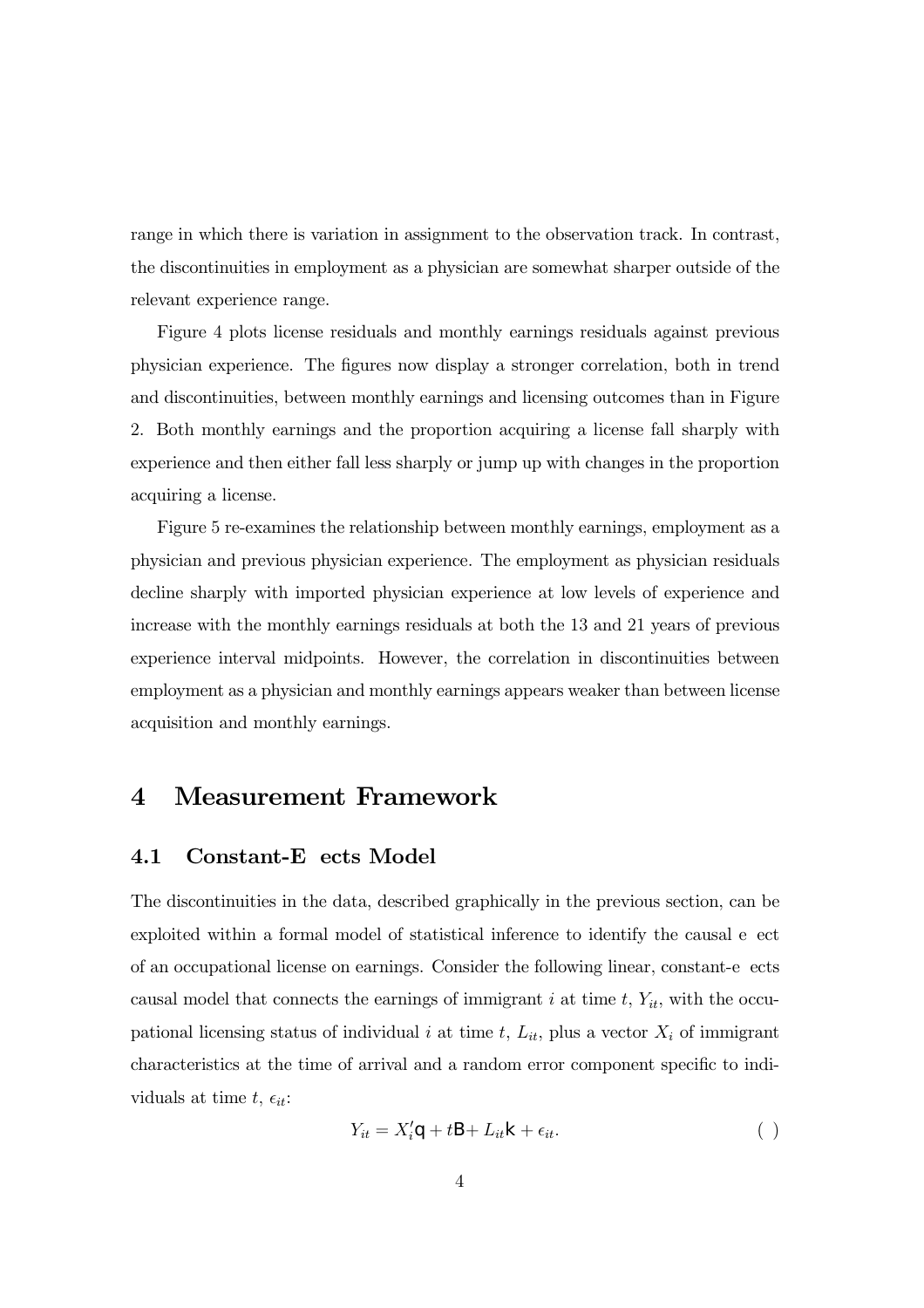Immigrant characteristics at the time of arrival, included in the vector  $X_i$ , are the same as those included in the previous OLS regressions. Importantly, the vector  $X_i$ contains polynomials in previous physician experience in order to control for smooth e ects of experience on earnings. Note that time in Israel,  $t$ , is included as a control variable in  $(1)$  and is, like the other elements of  $X_i$ , widely believed to be exogenous to potential labor market outcomes among those immigrants that arrived in the first three years of the immigration wave. All of the physicians in the sample arrived in Israel within this time frame. <sup>6</sup> The time in Israel variable generically captures changes in language ability, social networks and knowledge of local institutions. <sup>7</sup>

The interpretation of equation (1) is that it describes the earnings of immigrants under alternative assignments of licensing status, controlling for any e ects of  $X_i$ and t. However, since  $L_{it}$  is not randomly assigned and is likely to be correlated with potential earnings, in this case  $\epsilon_{it}$ , OLS estimates of (1) do not have a causal interpretation. Instrumental variables estimates of (1) do have a causal interpretation as long as it is reasonable to assume that, after controlling for  $X_i$  and  $t$ , the association between assignment to the observation track and monthly earnings is solely due to the association between observation track assignment and licensing status.

Expressed more formally, the "first stage" relationship, or the association between licensing status, assignment to the observation track and  $X_i$  and t is:

$$
L_{it} = X_i' \mathbf{k}_0 + t \mathbf{k}_1 + T R_i \mathbf{k}_2 + \mathbf{B}_t,\tag{2}
$$

where  $TR_i = 1$  indicates assignment to the observation track and  $TR_i = 0$  indicates assignment to the exam track. The error term  $B_{it}$  is defined as the residual from

 $6$ Variation in the number of months in Israel is strongly correlated with the size of the last city of residence in the former USSR. Immigrants that arrived earlier came from big cities in which there was greater access to information, government o ces and consulates.

<sup>7</sup>The data include measures of English and Hebrew ability at the time of the survey. However, these variables are strongly endogenous and strongly correlated with time in Israel. They are, therefore, not used in the analysis.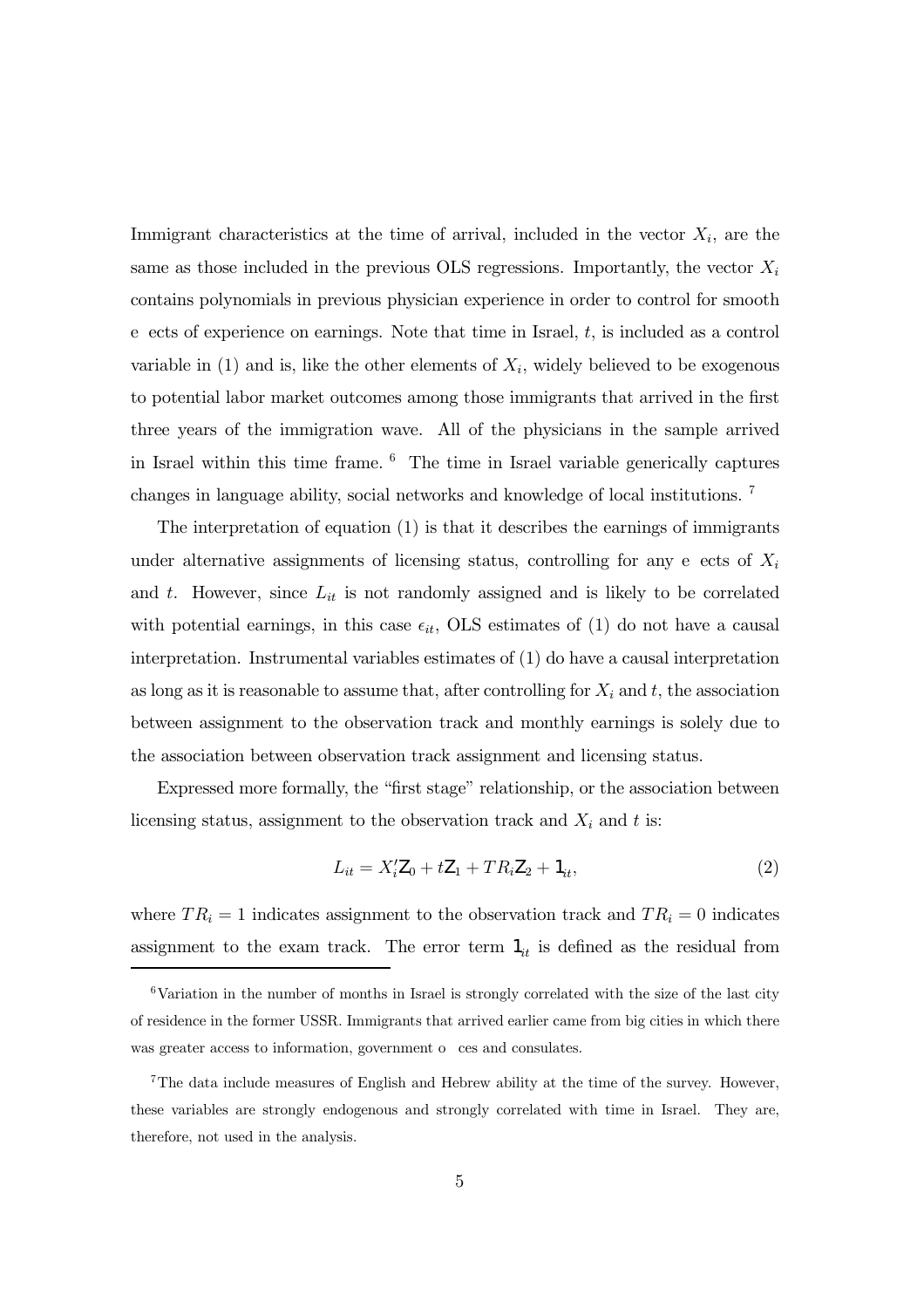the population regression of  $L_{it}$  on  $X_i$  and t and the instrument,  $TR_i$ . This residual captures other factors that are correlated with licensing status. These other factors are also probably correlated with potential earnings. For example, immigrants that have higher unobserved general skill levels, may be more likely to pass the exam and may also be more likely to have higher earnings without a license. The OLS estimate of  $\vert$  would thus be biased upward. It is also possible that immigrants that acquire a license have di erentially lower earnings potential without a license and a lower opportunity cost of re-training. In this latter case, the OLS estimate of  $\vert$  would likely be biased downward. In either case, the non-zero correlation between  $\epsilon_{it}$  and  $B_{it}$  leaves OLS estimates of (1) without a causal interpretation.

The key identifying assumption that underlies estimation using  $TR_i$  as an instrument is that any e ects of previous physician experience on monthly earnings in Israel are adequately controlled by the smooth functions of previous physician experience included in  $X'_{i}$ , and "partialled out" of  $TR_i$  by the inclusion of smooth functions of previous physician experience in  $X_i^{\prime}$ <sub>k<sub>0</sub>. If this assumption is reasonable, then the</sub> discontinuities in earnings with imported physician experience, as depicted in the graphical analysis, is likely due to the acquisition of an occupational license. <sup>8</sup>

The same discussion above carries through for measuring the e ect of working as a physician in place of the e ect of acquiring a license. However, identification of the e ect of working as a physician is doubtful considering the weaker partial correlation between assigned re-training track and employment as a physician displayed in the graphical analysis.

#### 4.2 Quantile Treatment E ects Model

The constant-e ects model, as specified in (1), does not allow for di erential e ects of acquiring a license at di erent points in the monthly earnings distribution. This

 $8$ Card (1999) surveys evidence supporting the smoothness assumption in the relationship between experience and earnings.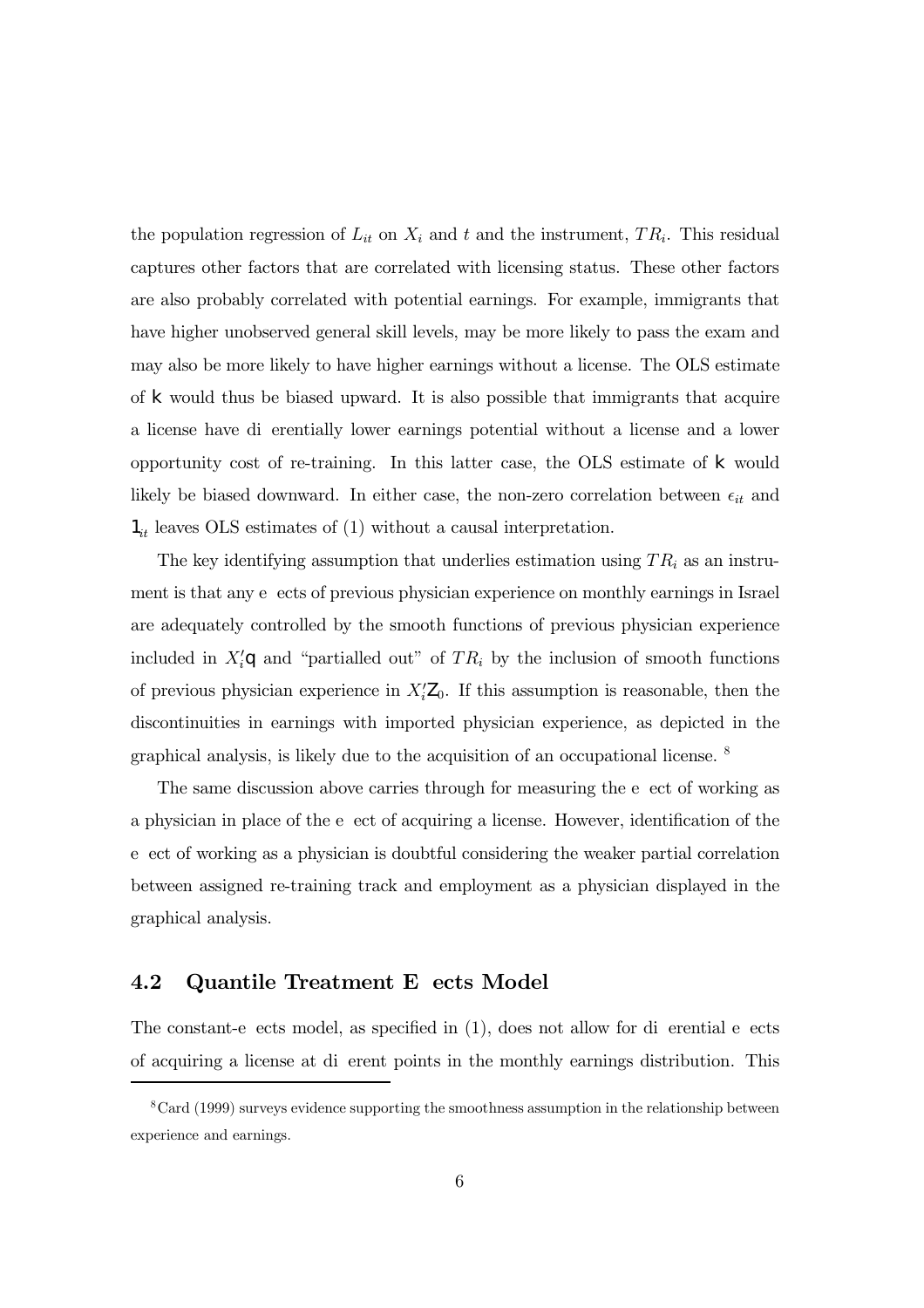is especially problematic since the monthly earnings distribution has a mass point at zero. The e ect of acquiring a license on participation may be substantially di erent from the e ect of acquiring a license on conditional-on-positive mean earnings. An alternative estimation strategy that is less sensitive to the inclusion of zero earnings, that is less demanding than formal sample-selection models, and that is less sensitive to earnings outliers, is the quantile treatment e ects model (Angrist (2001) and Abadie, Angrist and Imbens (2002)). The quantile treatment e ects model modifies traditional quantile regression for inclusion of an endogenous binary regressor. <sup>9</sup>

The quantile treatment e ects model specifies a linear relationship between earnings and licensing status at each quantile. That is,

$$
Q \left[ Y_i | X_i, L_i, L_{1i} > L_{0i} \right] = X'_{i}, \quad + L_i \tag{3}
$$

where  $L_{1i}$  denotes licensing status when assigned to the observation track  $(T R_i = 1)$ and  $L_{0i}$  denotes licensing status when assigned to the exam track  $(T R_i = 0).^{20}$  The coe cient  $\vert$  has a causal interpretation because  $L_i$  is independent of potential earnings outcomes conditional on  $X_i$  and being a complier  $(L_{1i} > L_{0i})$ .<sup>2</sup>

The parameters of the quantile treatment e ects model are estimated by minimizing the sample analog of

$$
E\left[\mathbf{g}_i\mathbf{E}\left(Y_i\quad X_i'b\quad L_ia\right)\right]
$$
\n
$$
\tag{4}
$$

where E is the "check function" (Koenker and Basset (1978)) and the  $g_i$  are weights that transform the conventional quantile regression minimand into a problem for compliers only. For computational reasons  $g_i$  is replaced by an estimate of  $E[g_i|X_i, L_i, Y_i]$ where

$$
E[g_i|X_i, L_i, Y_i] = 1 \quad \frac{L_i(1 - E[TR_i|Y_i, L_i, X_i])}{(1 - E[TR_i|X_i])} \quad \frac{(1 - L_i)E[TR_i|Y_i, L_i, X_i]}{E[TR_i|X_i]}.
$$
 (5)

9See Chamberlain (1991) and Buchinsky (1991, 1994) for discussion and applications of traditional quantile regression.

20Time in Israel is suppressed for convenience.

<sup>2</sup> See Abadie, Angrist and Imbens (2002) for the proof of this statement.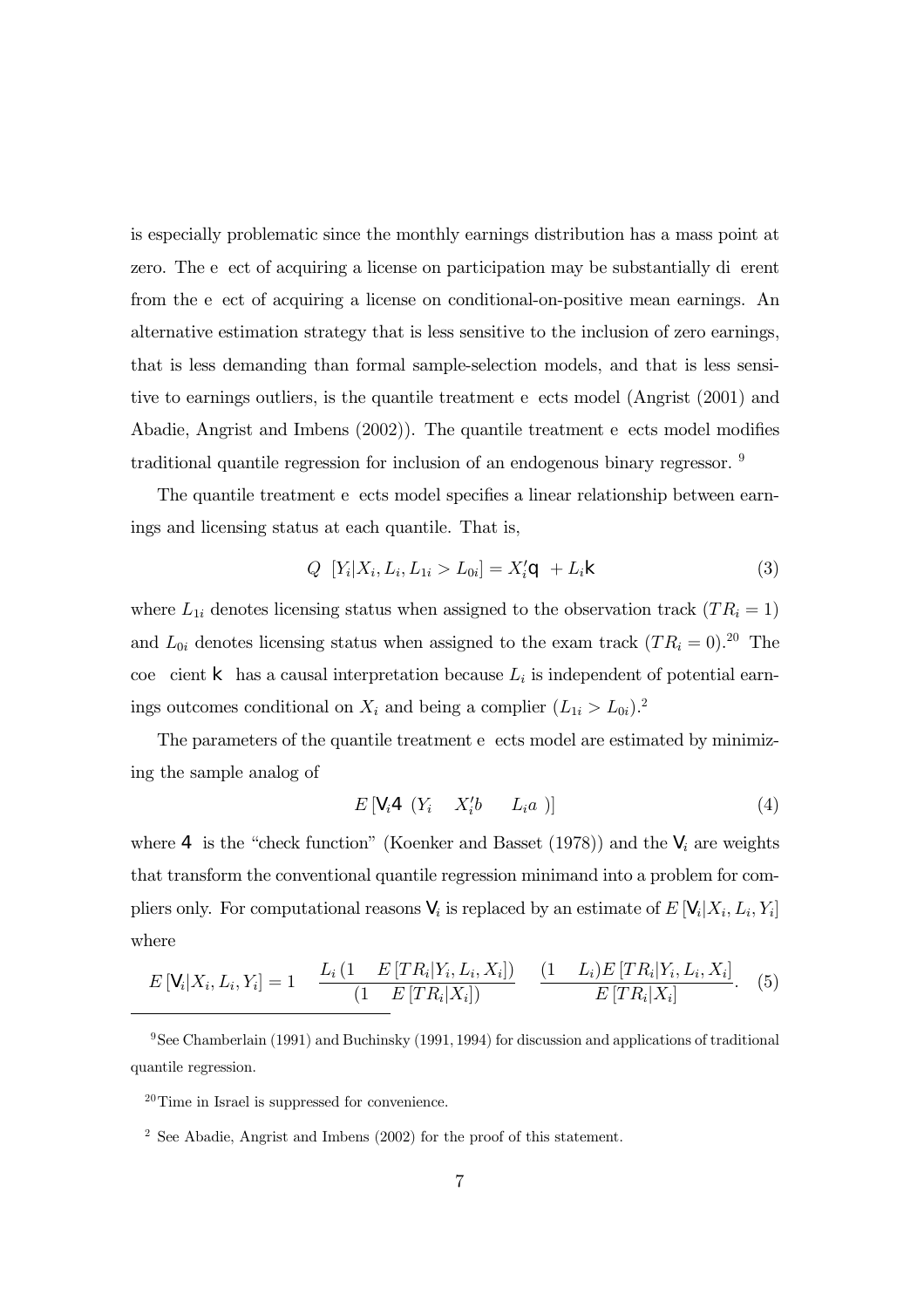The first step estimate of  $E[g_i|X_i, L_i, Y_i]$  is obtained by separately estimating  $E[TR_i|Y_i, L_i, X_i]$ and  $E[TR_i|X_i]$ .

## 5 Estimation Results

#### 5.1 Reduced Form Estimates

Reduced form estimates of the e ect of being assigned to the observation track are reported in Table 3. Columns (1), (2) and (3) of Table 3 report the e ect of being assigned to the observation track on monthly earnings in the full sample. Without controls for other regressors and previous physician experience, there is a negative association between assignment to the observation track and monthly earnings. The track variable is picking up the downward trend in earnings with greater pre-migration experience. The association between being assigned to the observation track and monthly earnings becomes significantly positive with the addition of other regressors and previous physician experience and its square. The coe cient on track in this latter specification is 571 with a standard error of 255. The percentage impact is 14%. Column (4) reports the same specification as in Column (3) in the discontinuity sample only. The coe cient on track is stronger, 628, but somewhat less precisely estimated. The percentage impact increases to 23%.

Columns (5), (6) and (7) of Table 3 report the e ect of being assigned to the observation track on licensing status in the full sample. In all three linear probability models, assignment to the observation track increases the probability of acquiring a license. The estimated coe cient on track, without any other regressors, is 0.159. Including other regressors increases the estimated coe cient to 0.231. Adding previous physician experience and its square further increases the estimated coe cient on track to 0.338. Column (8) reports the same specification as in Column (7) in the discontinuity sample only. The coe cient on track in this latter specification is 0.258. In all four specifications the coe cient on track is precisely estimated.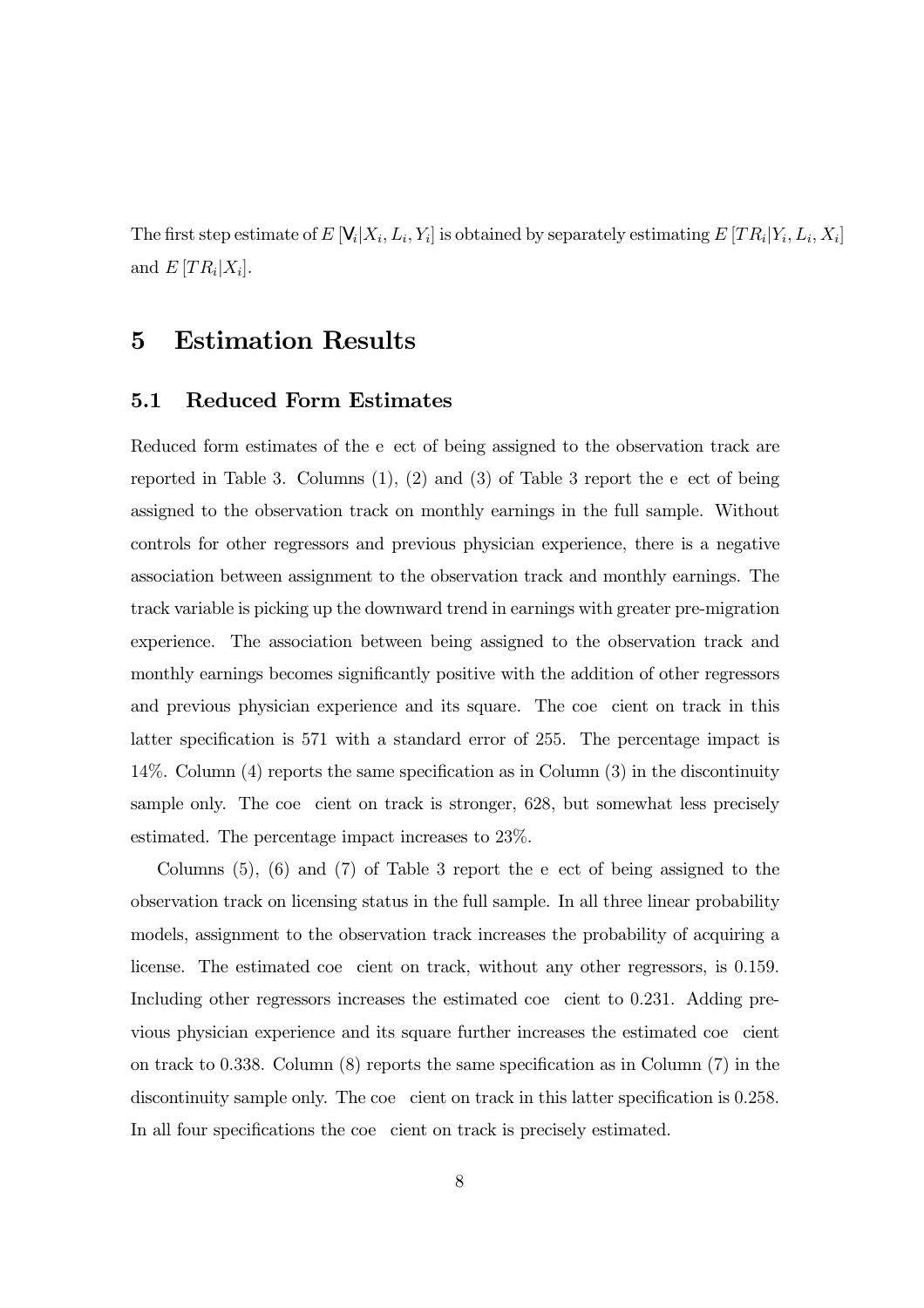Columns (9), (10) and (11) of Table 3 report the e ect of being assigned to the observation track on employment status as a licensed physician in linear probability models in the full sample. Without controls for previous physician experience, there is a negative association between track and employment status as a physician. Adding previous physician experience yields a positive coe cient on track, but the association is not statistically di erent from zero. The specification with previous physician experience in the discontinuity sample only, reported in Column (12), produces an imprecise negative association.

Since there is a weak first stage relationship between employment status as a physician and assigned re-training track, in the linear probability models, it is not possible to consistently estimate the e ect of being employed as a physician on earnings. The strong first stage linear relationship between acquisition of a license and assigned re-training track does allow consistent estimation of the e ect of obtaining a license on earnings and thus inference on the existence of excess wages. The only drawback is that the e ect of obtaining a license on earnings will include the returns to a medical license in nonphysician jobs. However, the OLS results in Table 2 suggest that the returns to a license outside of the medical profession are negligible.

#### 5.2 Instrumental Variables Estimates

Instrumental variables estimates of the e ect of acquiring a license in a constante ects model are reported in Table 4. Acquisition of a license is instrumented by assigned re-training track.<sup>22</sup> Columns  $(1)$ ,  $(2)$  and  $(3)$  of Table 4 report the estimated coe cients on licensed without any other regressors, with other regressors but excluding previous physician experience, and with other regressors and a quadratic in previous physician experience, respectively. The estimated coe cient on licensed with other regressors and a quadratic in previous physician experience is 1638 with a

<sup>&</sup>lt;sup>22</sup>The instrumental variables estimates deviate somewhat from the ratio of the relevant reducedform estimates in Table 3 due to di erent sample sizes.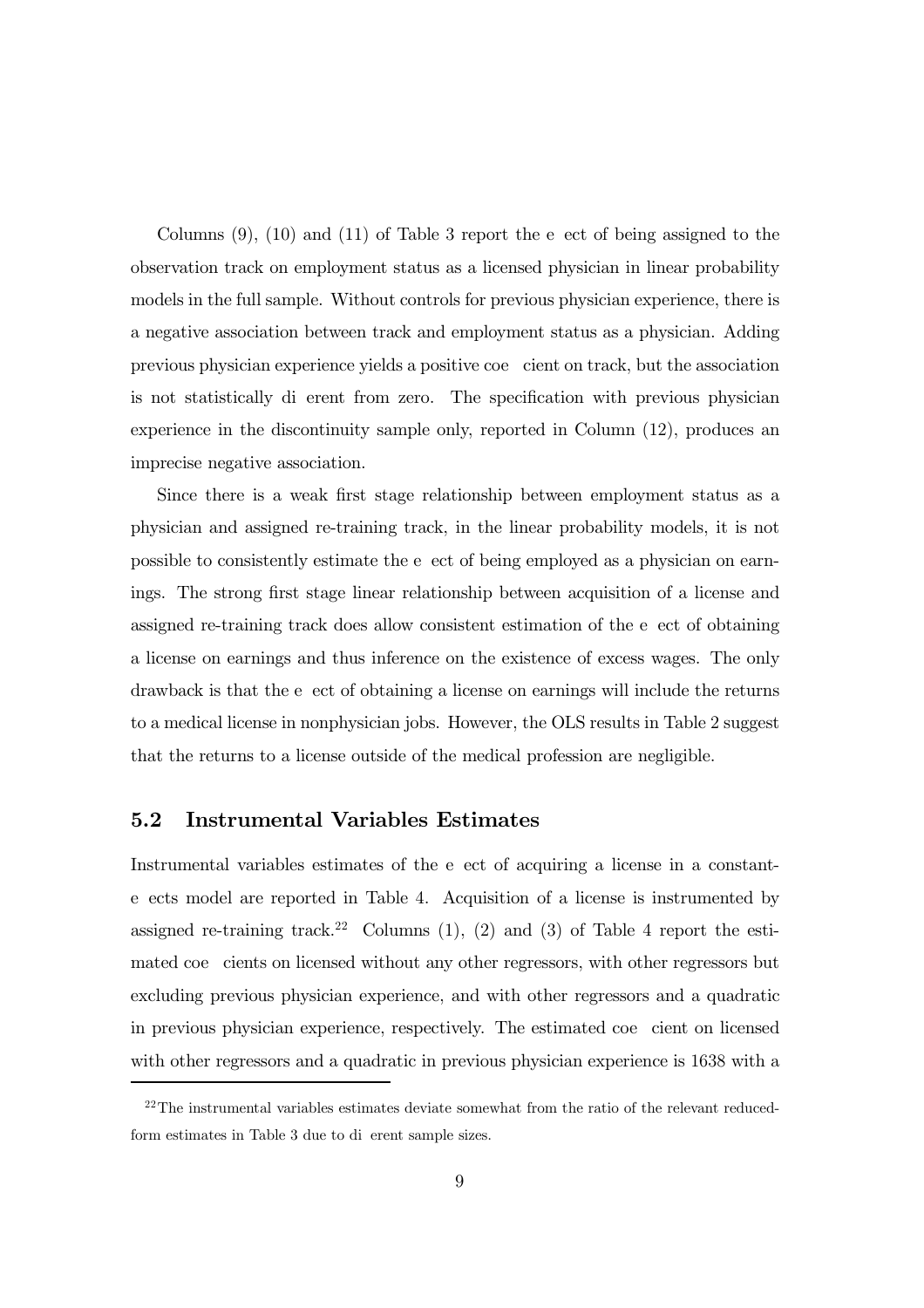standard error of 706. The percentage impact is 182%. Correcting for nonrandom selection in licensing status in a constant-e ects framework yields a percentage impact that is approximately double the corresponding percentage impact produced by OLS  $(90\%)$ .

Considering that instrumental variables estimates in a regression discontinuity design may be quite sensitive to the way in which the variable generating the discontinuity is controlled, Column (4) of Table 4 reports the results of including a third order polynomial in previous physician experience. The estimated e ect of a license in this latter specification is 1865 with a standard error of 864. The percentage impact grows to 262%.

Column (5) of Table 4 reports the results of including a quadratic in previous physician experience in the discontinuity sample only. The estimated coe cient on licensed further grows to 1886, but is somewhat less precisely estimated The percentage impact is 342%. The corresponding percentage impact according to OLS in Table 2 is 114%.

There are several additional results to note that are not shown in Table 4 for the sake of brevity.<sup>23</sup> First, there are no significant interactions between licensing status and the other covariates, where licensing status is instrumented by assigned retraining track in the interaction terms as well. Second, di erence-in-di erences type specifications that control for cohort (subject to 14 year assignment cuto ), having more than 14 years of previous physician experience and an interaction between these latter two dummies do not yield significant coe cients on the interaction terms. The implication is that the small subset of individuals that have between 14 and 19 years of experience and that are assigned to di erent re-training tracks do not di erentially contribute to the identification of the returns to a license.

 $23$ The additional results are available from the authors upon request.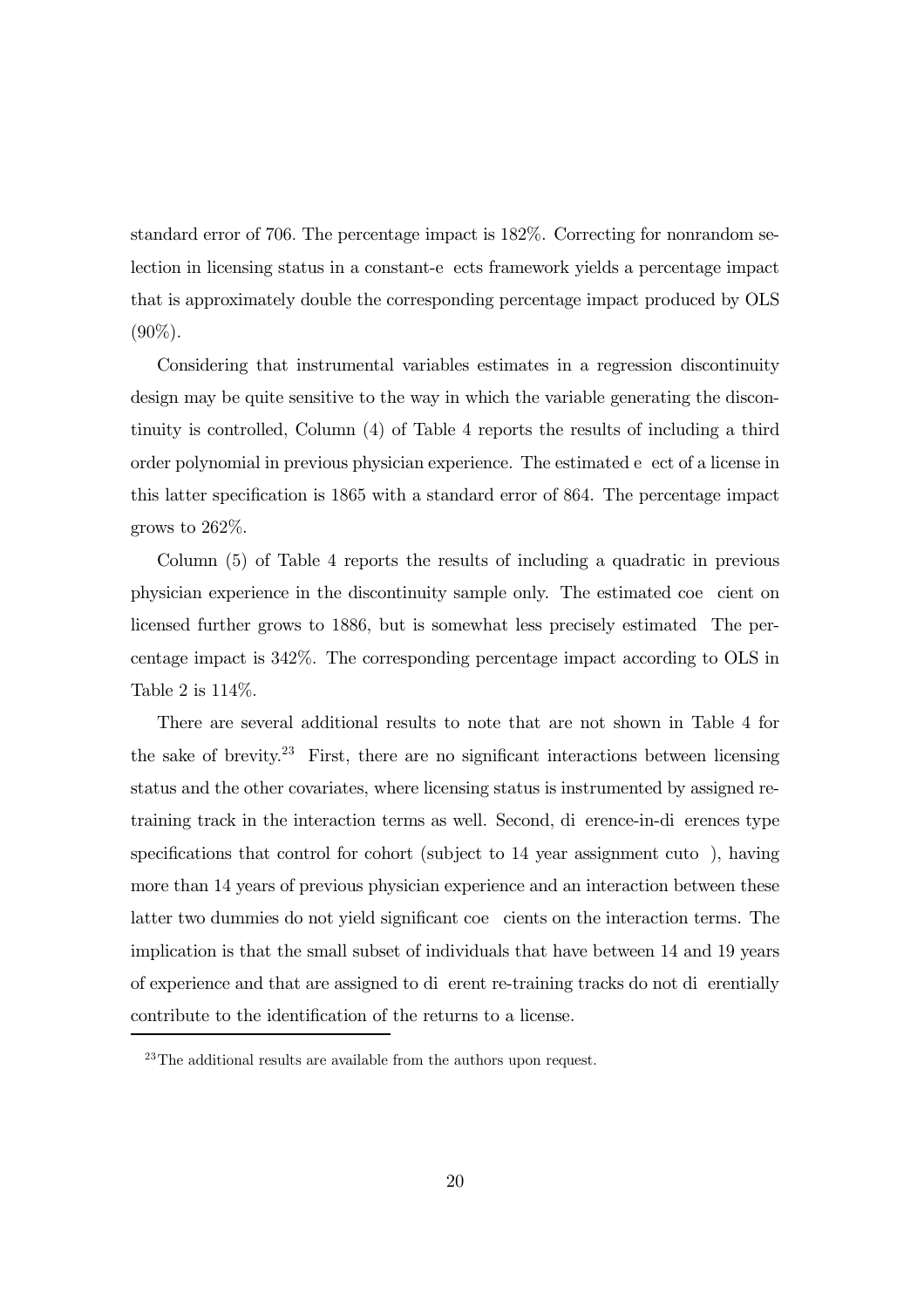#### 5.3 Quantile Regression and Treatment E ect Estimates

The top panel of Table 5 reports quantile regression and quantile treatment e ect estimates of the e ect of licensing status on monthly earnings in the full sample. Licensing e ects are measured at the 0.15, 0.25, 0.50, 0.75 and 0.85 quantiles of the monthly earnings distribution. Quantile regression estimates treat licensing status as exogenous and produce the largest percentage impacts of acquiring a license, 93% and 117%, at the 0.15 and 0.25 quantiles, respectively. The percentage impact steadily declines at higher quantiles, falling to 59% percent at the 0.85 quantile. At each quantile the coe cient on licensed is precisely estimated.

Quantile treatment e ects estimates that correct for the endogeneity of licensing status yield substantially di erent results. The percentage impact of acquiring a license at the 0.15 and 0.25 quantiles are both 50%, considerably lower than the quantile regression estimates. The percentage impact at the 0.50, 0.75 and 0.85 quantiles are, on the other hand, considerably higher than the quantile regression estimates. The quantile treatment e ects model produces the largest percentage impact, 169%, at the 0.85 quantile. At each quantile the coe cient on licensed is precisely estimated.24

Note that the highest percentage impact of 169% at the 0.85 quantile is less than the percentage impact estimated in the corresponding specification in the constante ects model in Table 4 (182%). This suggests that the licensing e ect on mean earnings in the constant-e ects model is relatively more sensitive to high earnings outliers than the inclusion of zero earnings.

The bottom panel of Table 5 reports licensing e ects on median earnings in the discontinuity sample only. E ects at other quantiles are di cult to identify given the

<sup>&</sup>lt;sup>24</sup>The first step estimate of E  $[i]X_i, L_i, Y_i]$  in the quantile treatment e ects procedure is obtained by estimating  $E[TR_i|Y_i, L_i, X_i]$  and  $E[TR_i|X_i]$  in (5) by probit. Predicted values of  $E[$   $i|X_i, L_i, Y_i]$ that are negative are set to zero leading to a reduced sample size. Standard errors are computed by bootstrapping the first and second step estimations 100 times.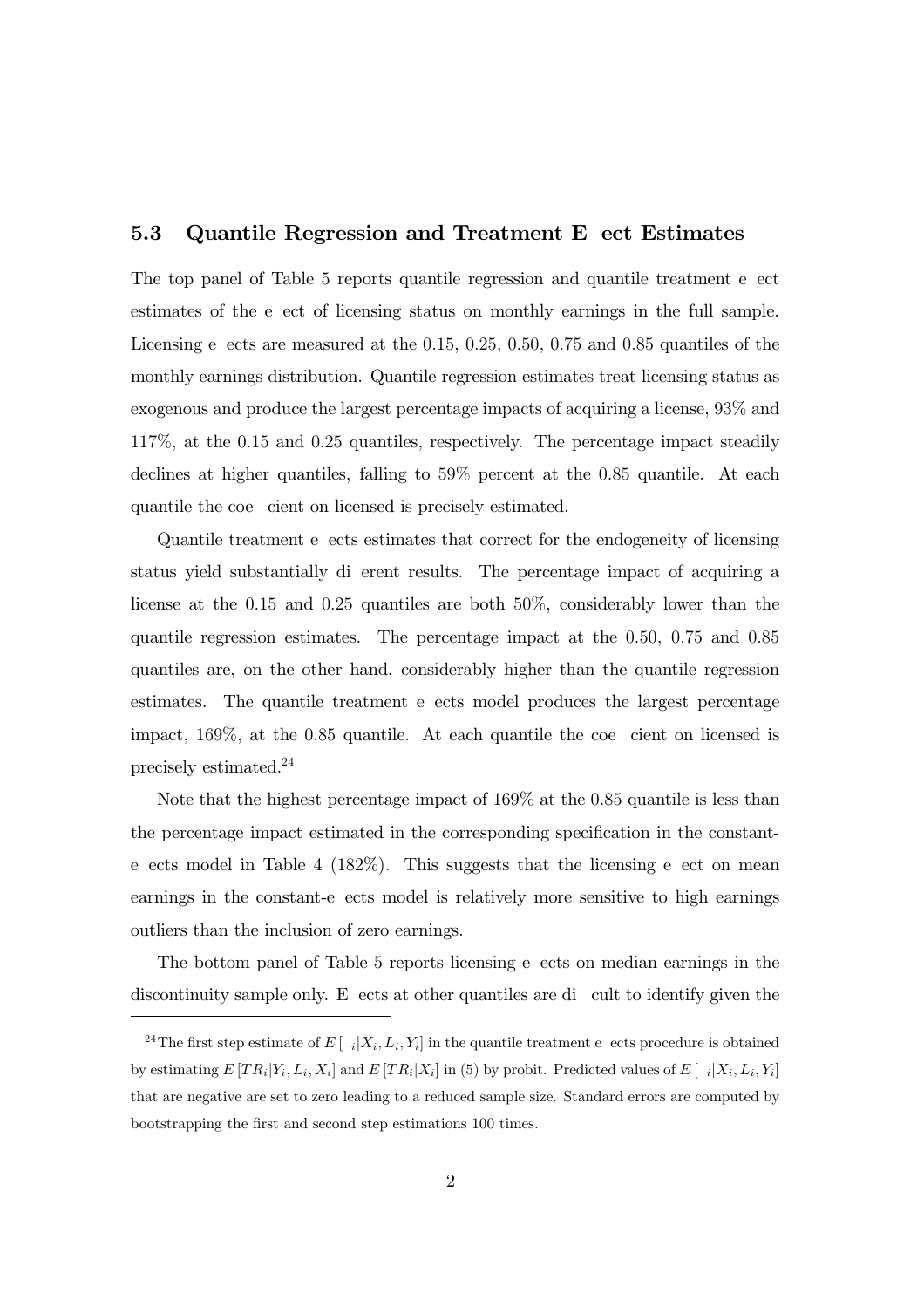reduced variation in earnings and smaller sample size. The results indicate a large e ect on median earnings, 239%. The corresponding percentage impact when treating licensed as exogenous is 108%. Both e ects are precisely estimated. These percentage impacts stand in sharp contrast to the percentage impact on mean earnings in the discontinuity sample (342%).

The quantile regression and treatment e ects estimates reported in Table 5 can be used to estimate the marginal distribution of monthly earnings without a license both for immigrants that acquired a license and immigrants that did not acquire a license. Potential earnings without a license for immigrants that acquired a license are obtained by using the quantile treatment e ect coe cients together with the covariate means among those that acquired a license and setting the licensing status dummy to zero. The counterfactual earnings of all immigrants with a license can be approximated by the counterfactual earnings of compliers only, under the assumption that compliers are a random sample of all immigrants with a license. The monthly earnings without a license for immigrants that did not acquire a license are also computed conditional on the mean of the covariates among immigrants that acquired a license, and with the licensing status dummy set to zero, but using the quantile regression coe cients.

The figures in the top panel of Table 6 show that, in the full sample, licensed immigrants have lower potential earnings without a license than unlicensed immigrants at all quantiles of the monthly earnings distribution. The results thus indicate negative selection into licensing status. The negative selection bias is greatest in the tails and at the median of the distribution, varying between 36% and 38%. The bottom panel of Table 6 shows that negative selection bias is also present at the median of potential earnings in the discontinuity sample.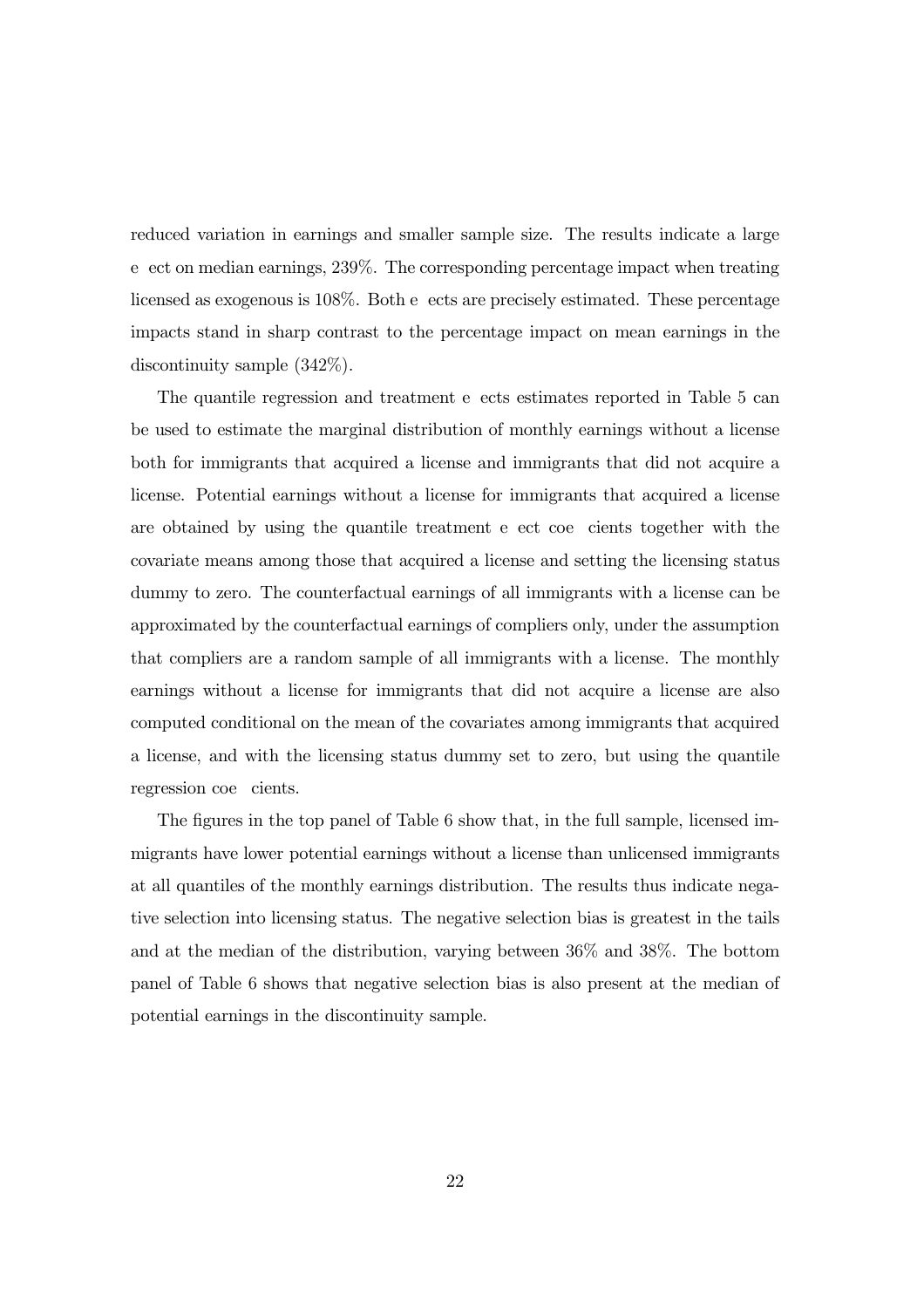## 6 Entry Restrictions and Self-Selection

The empirical findings indicate exceedingly large returns to the acquisition of a license as well as negative selection into licensing status. Negative selection is contrary to the usual hypothesis of positive selection in which licensing improves the average quality of service provided by practitioners. In this section, a decision model is developed that illustrates how licensing can lead to both excess wages and lower average quality of service.25

The model assumes a continuum of workers of type  $4$ , where  $4$  is drawn from a distribution  $F(4)$ . Individuals live for two periods and have a discount factor r. In the first period, individuals choose whether to invest in acquiring a license or not. In the second period, all individuals work. Acquisition of a license in the first period involves both direct and indirect costs. The direct costs include the time and e ort spent studying for exams and/or meeting other licensing requirements. Indirect costs include the wage the person could earn in the unlicensed occupation in the first period. While direct costs are likely to be lower for more able (higher #) individuals, the opportunity cost of acquiring a license is likely to increase with ability. The existence of direct costs to meeting licensing requirements imply that fewer people will enter the regulated occupation than otherwise. The assumption that costs vary over individuals of di erent types generates selection into the licensed occupation.

The direct costs of acquiring a license are specified as  $\mathcal{C}$ , reflecting that it is easier for more able individuals to study for the licensing exam. Production in the licensed and unlicensed sectors,  $Y_L(4, N_L)$  and  $Y_U(4, N_U)$ , is assumed to be increasing in 4, thus generating higher opportunity costs to acquiring a license for persons with higher ability. It is also assumed that there is diminishing returns with respect to employment,  $N_L$  and  $N_U$ .

<sup>&</sup>lt;sup>25</sup>The model is similar in spirit to the model of teacher certification developed in Angrist and Guryan (2002).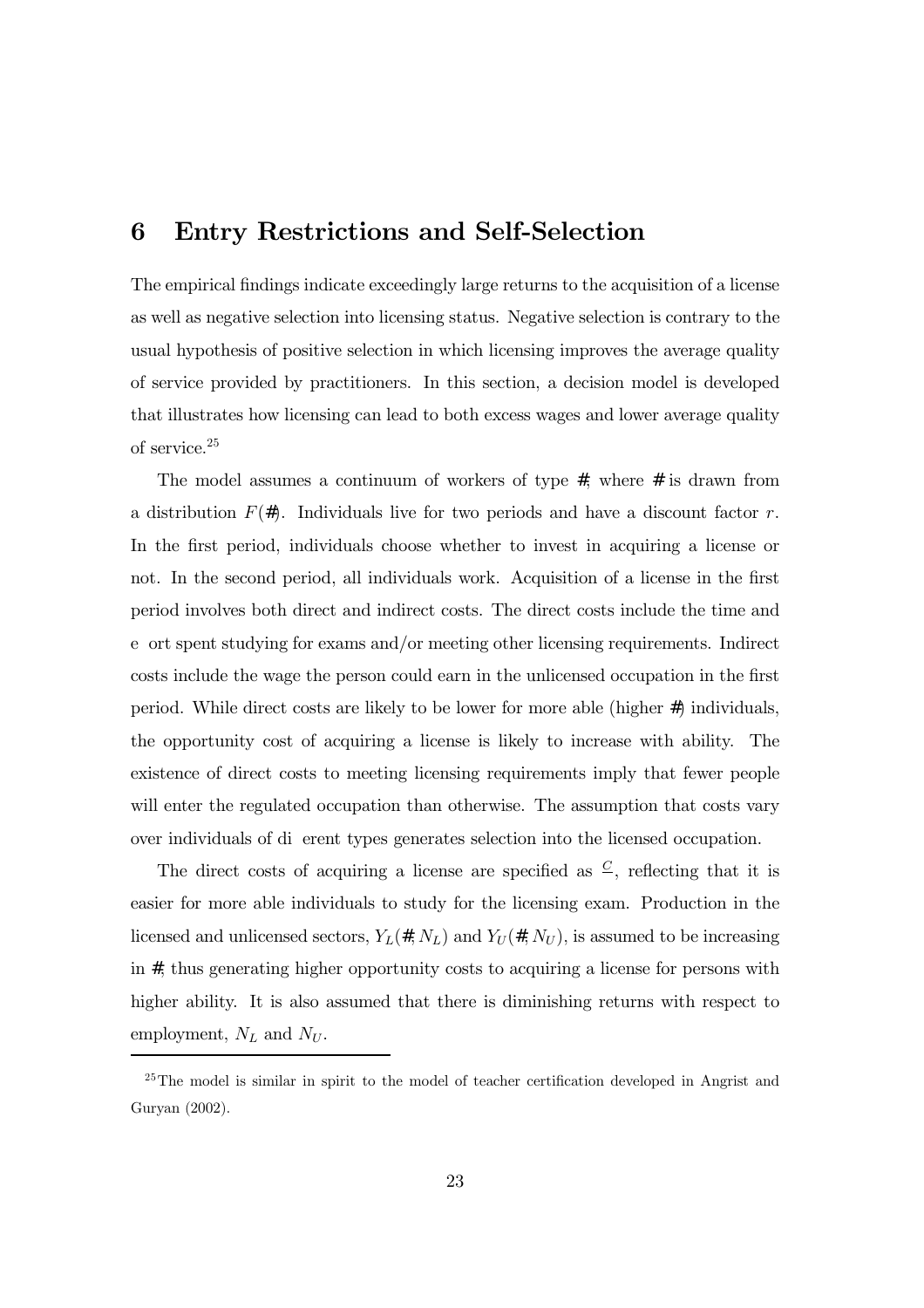Individuals seek to maximize lifetime income by choosing whether or not to acquire a license. Individuals choose to acquire a license and work in the licensed occupation in the second period, rather than work in the unlicensed occupation in both periods, when

$$
\frac{w_L - w_U}{(1+r)} \quad \frac{C}{4} + w_U. \tag{6}
$$

 $w<sub>L</sub>$  and  $w<sub>U</sub>$  are the wages in the licensed and unlicensed occupations and are defined as the marginal products of labor in the two occupations, respectively. Equation (6) states that a license will be acquired if the discounted increase in earnings in the second period is greater than or equal to the sum of direct and indirect costs in the first period.

The decision rule can also be expressed in terms of the maximum direct cost component  $C$  that individuals are willing to incur to acquire a license. The maximum C is denoted as  $C_{\text{max}}$ .  $C_{\text{max}}$  equates lifetime income in the two sectors and is a function of 4,

$$
C_{\max} = \frac{4[w_L \quad (2+r) \, w_U]}{(1+r)}.\tag{7}
$$

An individual of type 4 thus chooses to work in the licensed occupation if  $C_{\text{max}}$   $C$ and chooses to work in the unlicensed occupation if  $C_{\text{max}} < C$ .

 $C_{\text{max}}$  depends on 4 in the following way:

$$
\frac{\text{j } C_{\text{max}}}{\text{j } 4} = \frac{[w_L \quad (2+r) w_U]}{(1+r)} \tag{8}
$$
\n
$$
\frac{4[-\frac{w_L}{r} \quad (2+r) - \frac{w_U}{r}]}{(1+r)}.
$$

If higher ability reduces the direct costs of acquiring a license (the first term in (8)) by more than it increases foregone wages in the unlicensed sector (the second term in (8)) then  $\frac{C_{\text{max}}}{s} > 0$  and higher ability types are more willing to pay for the license. In this case, individuals with  $4 \quad [4, \overline{4}]$  work in the licensed occupation and individuals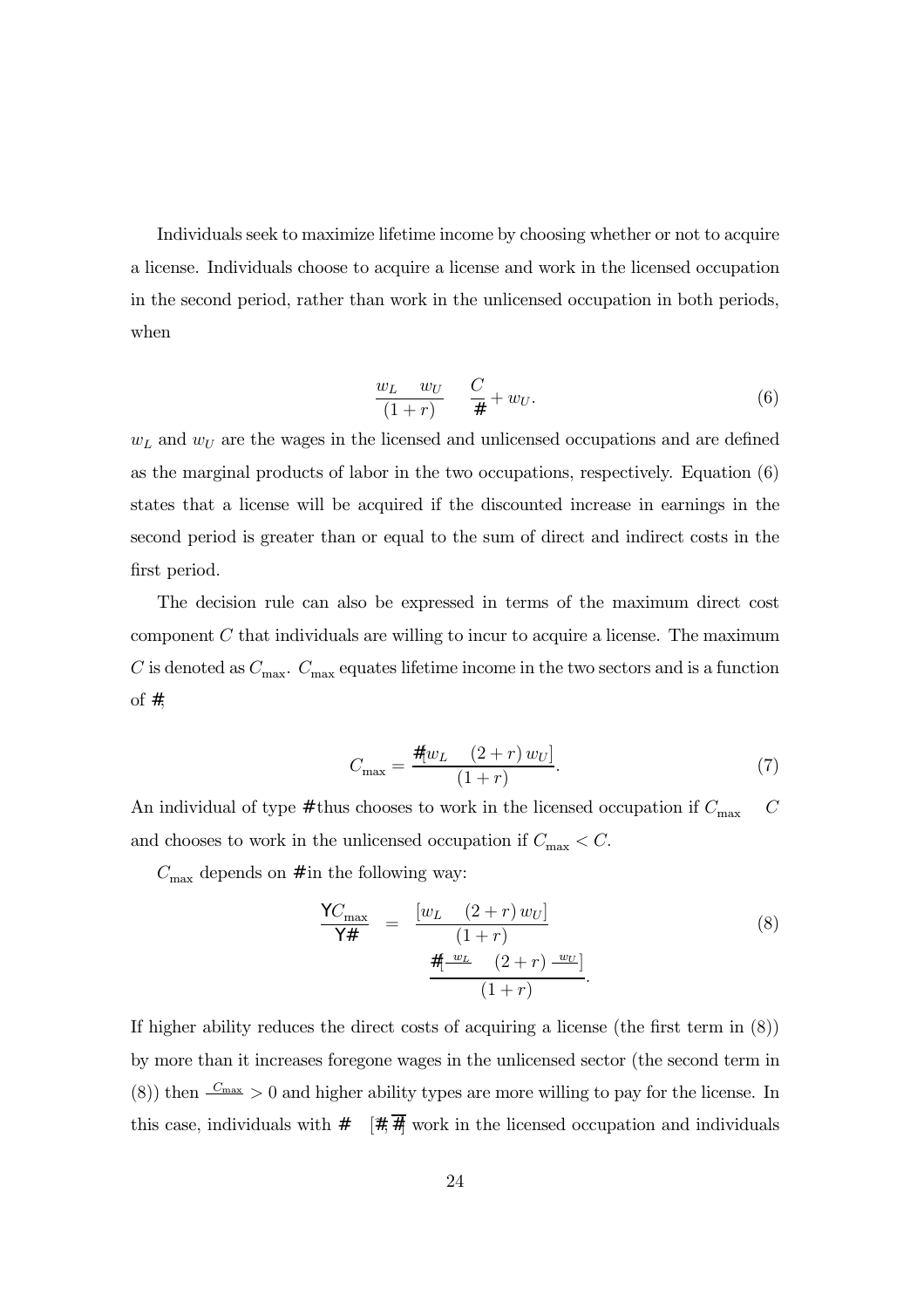with 4 [4, 4] work in the unlicensed occupation, where 4 is such that  $\widetilde{C}_{\text{max}} = C$ . This case corresponds to positive selection into the licensed occupation.

When there is positive selection, average wages in the licensed and unlicensed occupations are, respectively,

$$
E(w_L) = \int_{\sim}^{\sim} \left[ \frac{\mathbf{j} Y_L(4, (1 - F(4)))}{\mathbf{j} N_L} \right] f(4) d4,
$$
\n
$$
E(w_U) = \int_{-}^{\infty} \left[ \frac{\mathbf{j} Y_U(4, F(4))}{\mathbf{j} N_U} \right] f(4) d4.
$$
\n(9)

Note that licensing, a higher C, unambiguously increases average earnings in the licensed occupation because 4 increases. A higher 4 reduces the supply of licensed workers  $(N_L = 1 \quad F(4))$  thus raising wages for all types in the licensed occupation. This is the entry restriction e ect on earnings. A higher 4 also raises average wages by increasing the lower bound of the integral  $E(w_L)$  in (9). This is the higher average practitioner quality e ect on earnings.

If higher ability reduces the direct costs of acquiring a license by less than it increases foregone wages in the unlicensed sector, then  $\frac{C_{\max}}{C_{\max}} < 0$  and higher ability types are less willing to pay for the license. In this case, individuals with  $4 \quad [4, 4]$ work in the licensed occupation and individuals with  $4 \quad [4, \overline{4}]$  work in the unlicensed occupation. This is the case of negative selection into the licensed occupation.

When there is negative selection, average wages in the licensed and unlicensed occupations are, respectively,

$$
E(w_L) = \int_{-}^{\infty} \left[ \frac{\mathbf{j} Y_L(4, F(\mathbf{A}))}{\mathbf{j} N_L} \right] f(4) d4,
$$
\n
$$
E(w_U) = \int_{-}^{\infty} \left[ \frac{\mathbf{j} Y_U(4, (1 - F(\mathbf{A})))}{\mathbf{j} N_U} \right] f(4) d4.
$$
\n(0)

Negative selection implies that licensing will have an ambiguous overall e ect on average earnings in the licensed occupation. Although a higher C reduces the supply of licensed workers, by reducing 4 and raising wages for all types in the licensed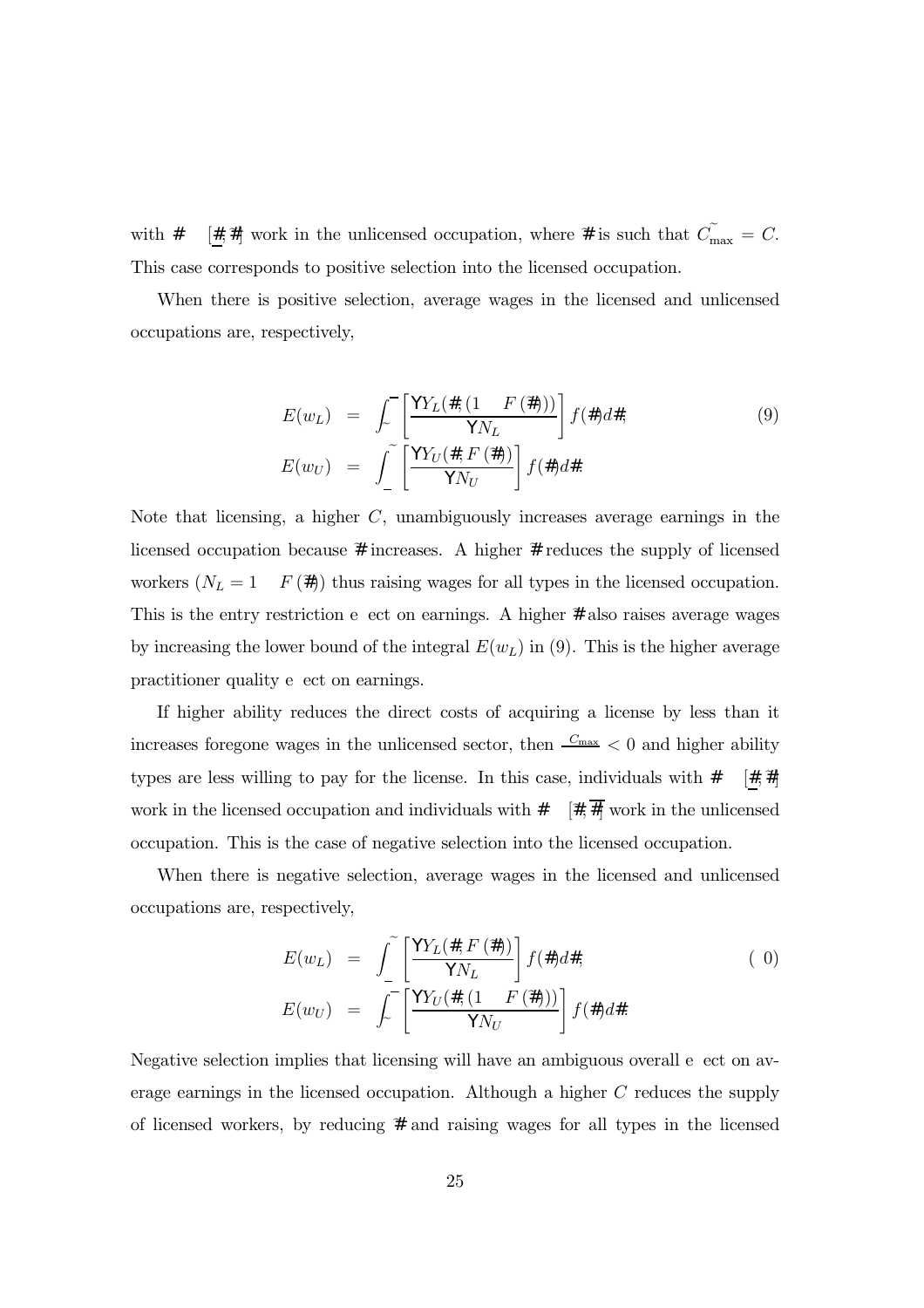occupation, a lower 4 reduces the upper bound of the integral  $E(w_L)$  in (10). Entry restrictions raise average wages in the licensed occupation but reduced average practitioner quality lowers the average wages of practitioners.

The negative selection found in the empirical analysis suggests that the wages that high-skilled immigrant physicians earn as nonphysicians outweigh the lower direct costs that these immigrants face in acquiring a license. Licensing requirements for immigrant physicians thus lead to lower average quality of service. However, the positive earnings e ect of entry restrictions far outweighs the lower practitioner quality earnings e ect that licensing induces.

## 7 Earnings Convergence

Occupational entry restrictions and the acquisition of an occupational license may have important implications for the economic assimilation of immigrants. In order to assess the importance in this case, the median monthly earnings of immigrant physicians that acquired a license are compared, at di erent points in time since arrival, to the median monthly earnings that immigrants would have received as native physicians.26

The median monthly earnings of licensed immigrant physicians over time are simulated using the coe cients from the quantile treatment e ects model. The median earnings of licensed immigrants as comparable natives are simulated using the coefficients from a native physician median regression and the means of the covariates among the licensed immigrants. The native physician data are drawn from the Israel Central Bureau of Statistics Income Surveys of 1988 through 1995. The sample contains 324 observations on male and female native physician earnings (including

 $26$ The immigration literature usually assesses conditional economic assimilation in terms of mean earnings convergence (Chiswick (1978)) and/or the coe cient on time since migration in a mean earnings regression (Lalonde and Topel (1992)). See also Borjas (1999) for further discussion.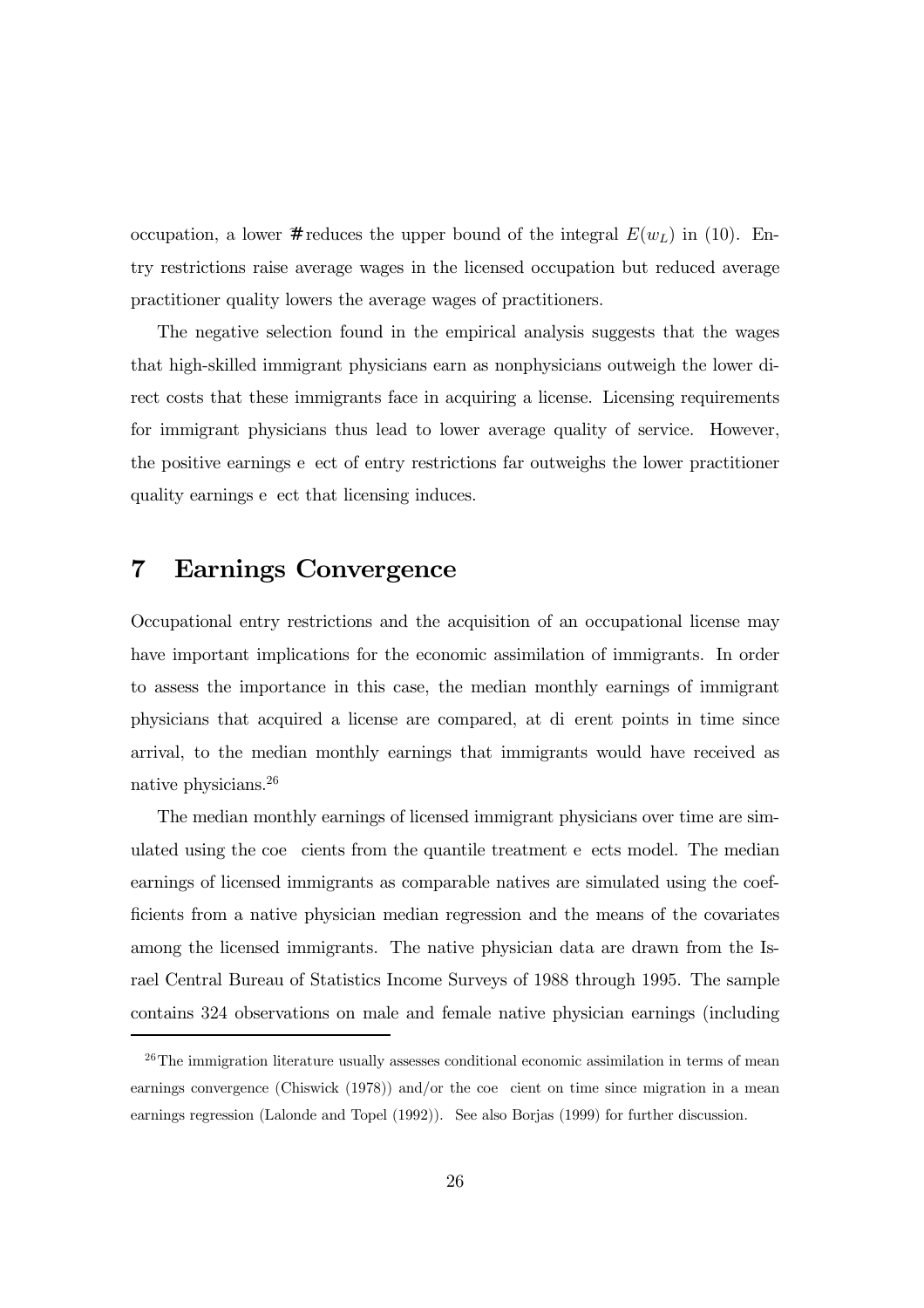zeros for the unemployed). The covariates in the median regression are age and age squared, an indicator for being male, an indicator for being married, an indicator for being older than 46 and a full set of interactions with this latter age dummy. Native physicians that are older than 46 have much stronger wage growth as a high percentage of them are specialists. Immigrant physicians are more comparable with younger native physicians since only 3% of the immigrants are specialists and 15% are in specialist residency at the time of the survey. $27$ 

The di erences in median earnings between immigrants and comparable natives are illustrated in Figure 6. The figures show a large and rather persistent earnings gap over the first 5 years since arrival. The median earnings of immigrants are 25% and 34% the median earnings of comparable natives in months 24 and 60, respectively. Although acquisition of a license has a large percentage impact on the earnings of immigrant physicians, acquisition of a license does not appear to substantially close the earnings gap between licensed immigrants and comparable natives at the general practitioner level. The excess wages that immigrants capture in the regulated occupation may be tempered by consumer and/or employer preferences for native services. It is also possible that the large and persistent gap is due to positive selection of native physicians into the licensed occupation in comparison to the negative selection among immigrants.

## 8 Conclusion

This paper uses novel data on the early labor market outcomes of Soviet immigrant physicians in Israel, and an exogenous immigrant re-training assignment rule, to identify the returns to an occupational license. Instrumental variables estimates of the

<sup>&</sup>lt;sup>27</sup>The earnings of younger native physicians were not observed to be adversely a ected by the mass immigration (see Sussman and Zakai (1999)). The coe cients of the native physician median regression are available upon request from the authors.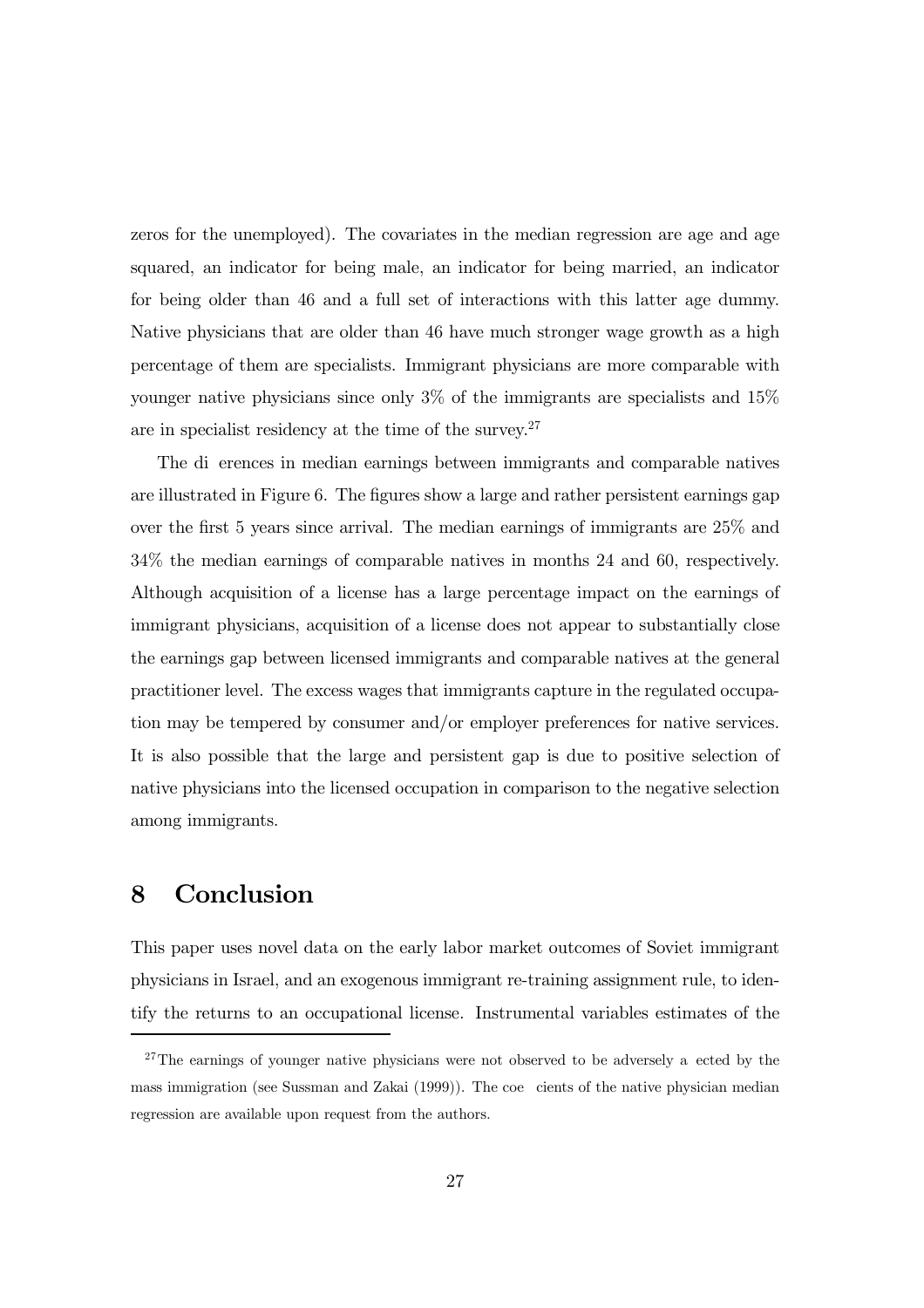returns are large and considerably higher than those estimated by OLS. The large returns to an occupational license are highly suggestive of excess wages due to occupational entry restrictions.

The returns to an occupational license are also measured using a quantile treatment e ects model. The quantile treatment e ects model is less sensitive to the inclusion of zero earnings for the unemployed as well as high earnings outliers. The quantile treatment e ects estimates also yield large returns to a license, especially in the upper quantiles of the complier earnings distribution. More highly skilled practitioners thus benefit more from license acquisition than do less skilled practitioners. The quantile treatment e ects estimates also reveal negative selection into licensing status, contrary to the usual hypothesis of positive selection.

In order to illustrate how occupational licensing can lead to both excess wages and negative selection, a model of the decision to acquire a license is developed. The model, together with the empirical findings, suggests that the wages that high-skilled immigrant physicians earn as nonphysicians outweigh the lower direct costs that these immigrants face in acquiring a license. Licensing thus leads to lower average quality of service. However, the positive earnings e ect of entry restrictions far outweighs the lower practitioner quality earnings e ect that licensing induces.

Lastly, the analysis of median earnings convergence between licensed immigrant physicians and comparable natives shows that the importance of license acquisition for the economic assimilation of immigrants is not substantial. There is a large and persistent median earnings gap between immigrants and comparable natives. Employer and/or consumer preferences for native services may temper the excess wages that immigrants capture in the regulated occupation.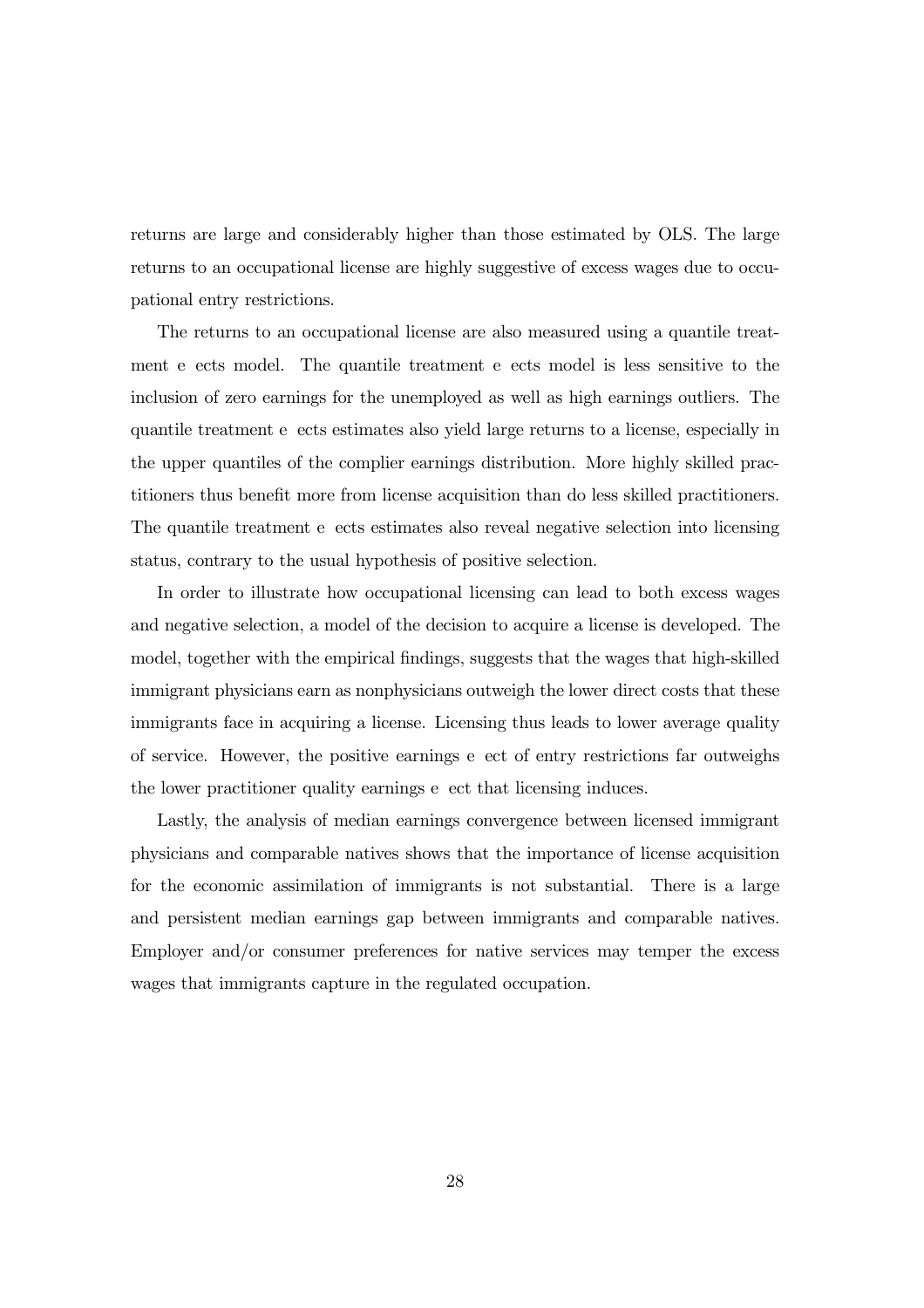## References

- [ ] Abadie, A., J.D. Angrist, and G. Imbens (2002), "Instrumental Variables Estimation of Quantile Treatment E ects," Econometrica, 70( ): 9 - 7.
- [2] Angrist, J.D. (200 ), "Estimation of Limited Dependent Variable Models with Dummy Endogenous Regressors: Simple Strategies for Empirical Practice," Journal of Business and Economic Statistics, 9: - 6.
- [3] Angrist, J.D. and J. Guryan (2002), "Does Teacher Testing Raise Teacher Quality? Evidence from Teacher Certification Requirements," mimeo, MIT.
- [4] Angrist, J.D. and A. Krueger ( 999), "Empirical Strategies in Labor Economics," in Handbook of Labor Economics, Volume IIIA, eds., O. Ashenfelter and D. Card, Amsterdam: North-Holland, pp. 277- 366.
- [5] Angrist, J.D. and V. Lavy ( 999), "Using Maimonides Rule to Estimate the Effects of Class Size on Scholastic Achievement," Quarterly Journal of Economics, 4(2): 533-75.
- [6] Angrist J.D., G. Imbens and D.B. Rubin ( 996), "Identification of Causal E ects Using Instrumental Variables," Journal of the American Statistical Association, 9 : 444-472.
- [7] Benham, L., A. Maurizi and M.W. Reder ( 968), "Migration, Location and Remuneration of Medical Personnel: Physicians and Dentists," Review of Economics and Statistics, 50(3): 332-347.
- [8] Borjas, G.J. ( 999), "The Economic Analysis of Immigration," in Handbook of Labor Economics, Volume IIIA, eds., O. Ashenfelter and D. Card, Amsterdam: North-Holland, pp. 697- 760.
- [9] Buchinsky, M. ( 99 ), The Theory and Practice of Quantile Regression, Ph.D. Dissertation, Harvard University.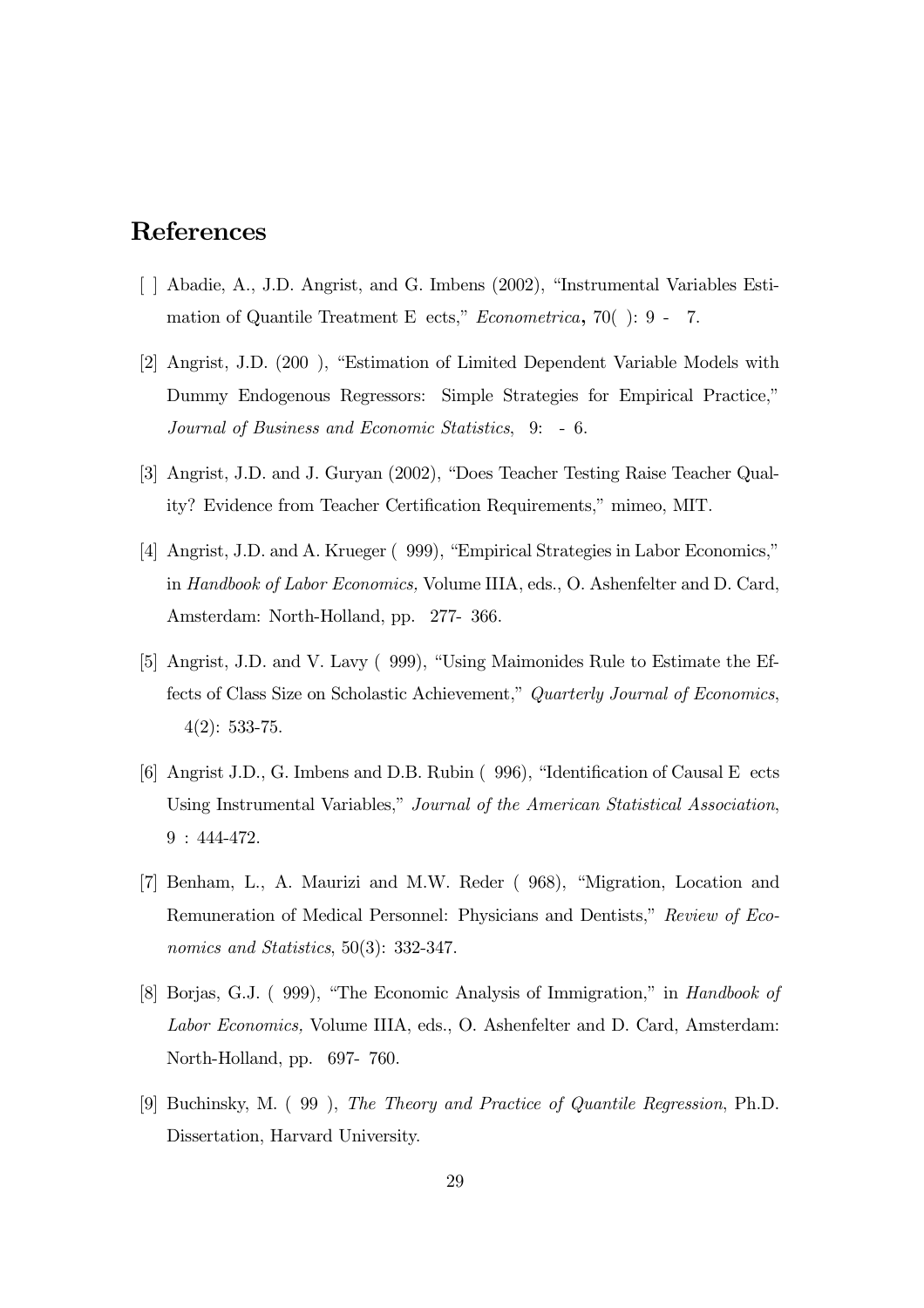- [ 0] Buchinsky, M. ( 994), "Changes in U.S. Wage Structure 963-87: Application of Quantile Regression," Econometrica, 62: 405-458.
- [ ] Campbell, Donald T. ( 969), "Reforms as Experiments," American Psychologist, XXIV: 409-429.
- [ 2] Card ( 999), "The Causal E ect of Schooling on Earnings," in Handbook of Labor Economics, Volume IIIA, eds., O. Ashenfelter and D. Card, Amsterdam: North-Holland, pp.
- [ 3] Chamberlain, G. ( 99 ), "Quantile Regression, Censoring and the Structure of Wages," in Advances in Econometrics Sixth World Congress, ed., by C.A. Sims. Cambridge: Cambridge University Press.
- [ 4] Chiswick, B.R. ( 978), "The E ect of Americanization on the Earnings of Foreign-born Men," Journal of Political Economy, 86(5): 897-92 .
- [ 5] Eckstein, Z. and Y. Weiss ( 998), "The Absorption of Highly Skilled Immigrants: Israel 990- 995," Foerder Institute Working Paper 3-98.
- [ 6] Eckstein, Z. and Y. Weiss (2002), "The Integration of Immigrants from the Former Soviet Union in the Israeli Labor Market," in Structural Changes in the Israeli Economy, ed., A. Ben-Basat, MIT Press, forthcoming.
- [ 7] Friedberg, R. (200 ), "The Impact of Mass Migration on the Israeli Labor Market," Quarterly Journal of Economics, 6(4): 373- 408.
- [ 8] Friedberg, R. (2000), "You Can't, Take it With You? Immigration Assimilation and the Portability of Human Capital: Evidence From Israel," Journal of Labor Economics, 8, 22 -25 .
- [ 9] Friedman, M. and S. Kuznets ( 945), Income from Independent Professional Practice, New York: National Bureau of Economic Research.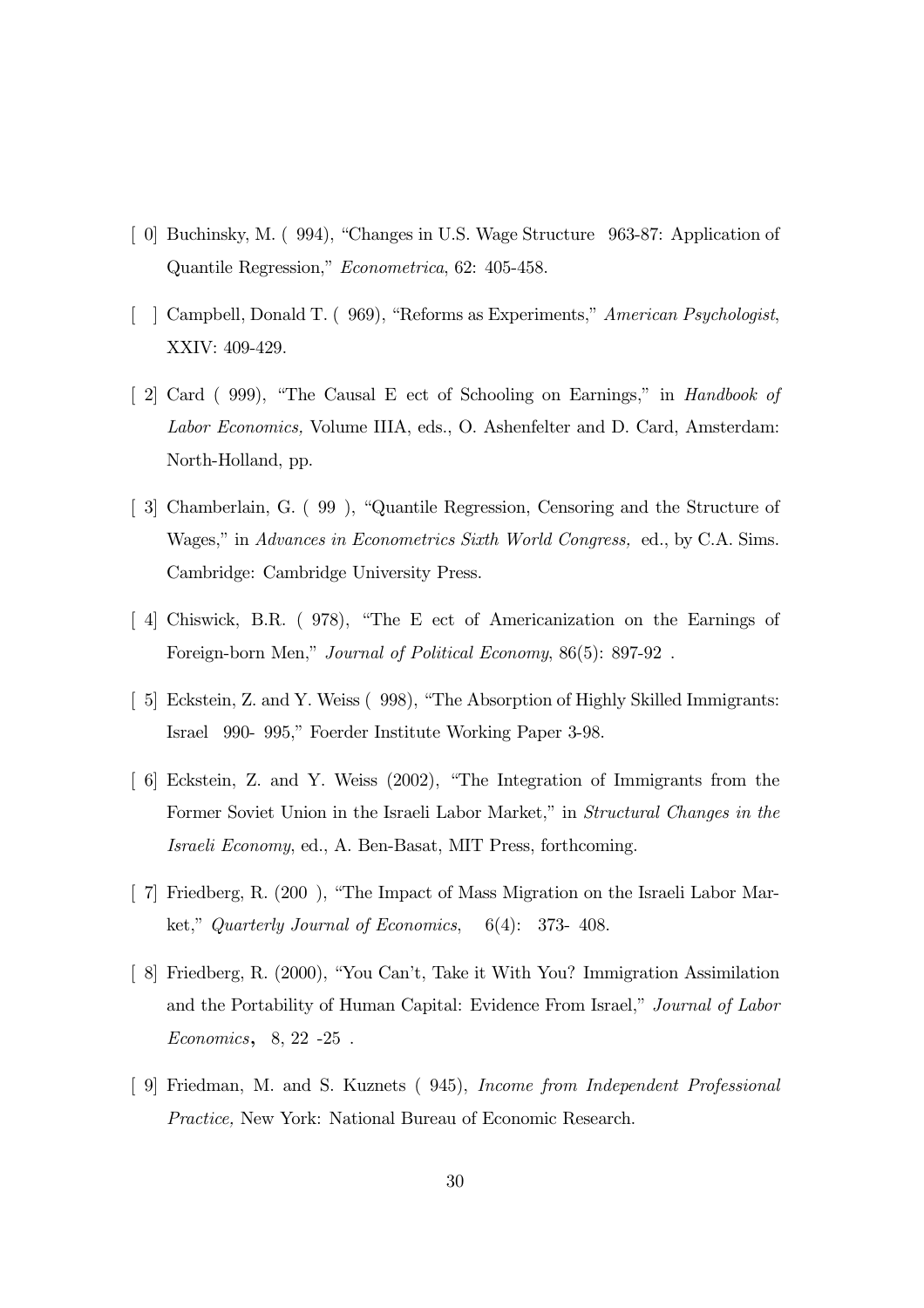- [20] Hahn, J., P. Todd and W. van der Klaauw (200 ), "Identification and Estimation of Treatment E ects with a Regression-Discontinuity Design," Econometrica, 69( ): 20 -09.
- [2 ] Imbens G. and J.D. Angrist ( 994), "Identification and Estimation of Local Average Treatment E ects," Econometrica, 62: 467-475.
- [22] Koenker, R., and G. Bassett ( 978), "Regression Quantiles," Econometrica: 46, 33-50.
- [23] Kleiner, M. (2000), "Occupational Licensing," Journal of Economics Perspectives, 4(4): 89-202.
- [24] Kleiner, M. and R.T. Kudrle (2000), "Does Regulation a ect Economic Outcomes? the Case of Dentistry," Journal of Law and Economics, 43: 547-582.
- [25] Krueger, A.B. (2000), "From Bismarck to Maastricht: The March to European Union and the Labor Compact," Labour Economics, 7(2): 7-34.
- [26] Lalonde, R.J. and R.H. Topel ( 992), "The Assimilation of Immigrants in the US Labor Market," in G.J. Borjas and R.B. Freeman, eds., Immigration and the Work Force: Economic Consequences for the United States and Source Areas, University of Chicago Press, Chicago, IL, pp. 67-92.
- [27] Leland, H.E. ( 979), "Quacks, Lemons, and Licensing: A Theory of Minimum Quality Standards," Journal of Political Economy, 87(6): 328- 346.
- [28] Muzondo, T.R. and B. Pazderka, "Occupational Licensing and Professional Incomes in Canada," Canadian Journal of Economics, 3(4): 659-67.
- [29] Pashigian, B.P. ( 980), "Has Occupational Licensing Reduced Geographical Mobility and Raised Earnings?" in Occupational Licensing and Regulation. S. Rottenberg, ed. Washington: American Enterprise Institute, pp. 65- 79.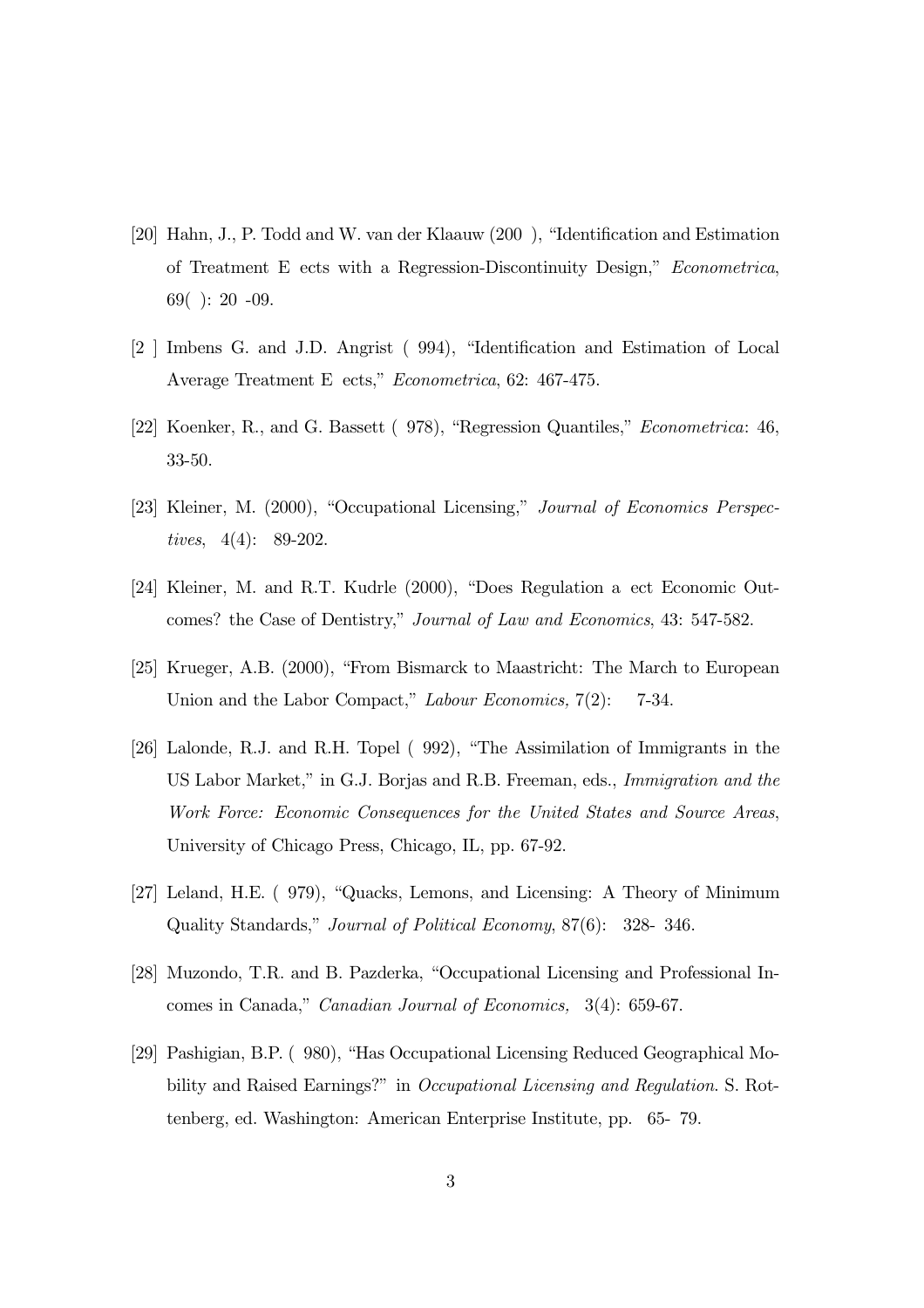- [30] Posner, R.A. ( 974), "Theories of Economic Regulation," Bell Journal of Economics, 5(2): 335-58.
- [3 ] Shaked, A. and J. Sutton ( 98 ), "The Self-Regulating Profession," Review of Economic Studies, 48: 2 7-234.
- [32] Shapiro, C. ( 986), "Investment, Moral Hazard and Occupational Licensing," Review of Economic Studies, 53(5): 843-862.
- [33] Stigler, G.J. ( 998), The Theory of Economic Regulation, Cheltenham, U.K.: Elgar.
- [34] Sussman, Z. and D. Zakai ( 998), "The Mass Immigration of Physicians and the Steep Rise in Wages of Veterans in Israel: A Paradox?," The Economic Quarterly, 45, 28-63 (in Hebrew).
- [35] van der Klaauw, Wilbert ( 996), "A Regression-Discontinuity Evaluation of the E ect of Financial Aid O ers on College Enrollment," mimeo, New York University.
- [36] Weiss, Y., R.M. Sauer and M. Gotlibovski (2003), "Immigration, Search and Loss of Skill," Journal of Labor Economics, forthcoming, July 2003.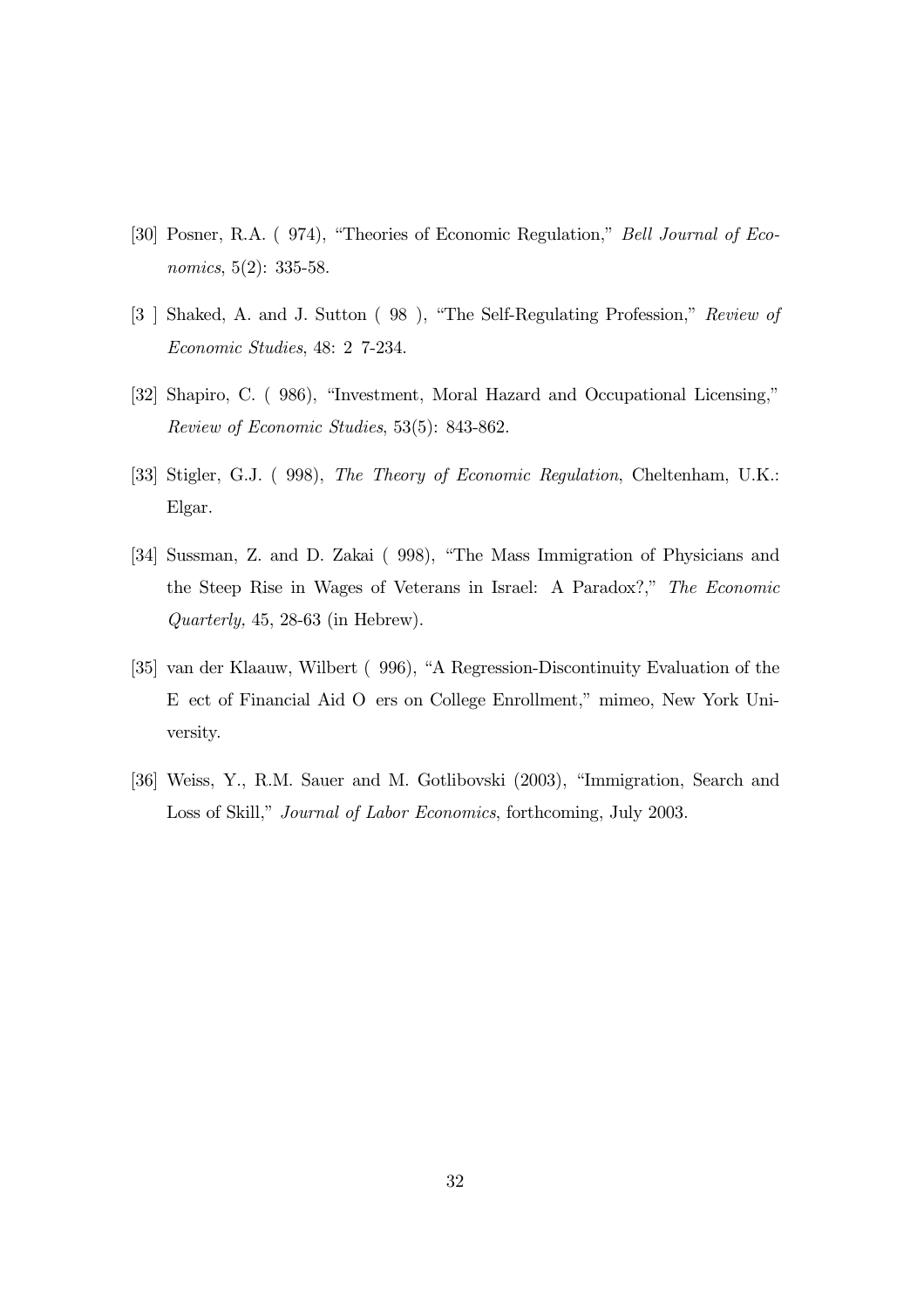| Variable                      | Exam Track | <b>Observation Track</b> |
|-------------------------------|------------|--------------------------|
| % Licensed                    | 72.71      |                          |
|                               |            | 88.57                    |
| % Employed                    | 86.23      | 65.4                     |
| % Physician                   | 58.7       | 37.14                    |
| Monthly Earnings (NIS)        | 2,552      | 1,703                    |
|                               | (1, 811)   | (2,011)                  |
| Months in Israel              | 44.3       | 42.7                     |
|                               | (6.2)      | (7.4)                    |
| Age Upon Arrival              | 34.5       | 53.1                     |
|                               | (5.0)      | (7.4)                    |
| Previous Physician Experience | 10.3       | 28.2                     |
|                               | (4.8)      | (7.6)                    |
| % Male                        | 44.44      | 44.13                    |
| % Married Upon Arrival        | 84.3       | 79.36                    |
| No. of Children under 18 Upon | 1.23       | 0.59                     |
| Arrival                       | (0.75)     | (0.76)                   |
| % from Russia                 | 46.14      | 41.59                    |
| % from Ukraine                | 16.67      | 23.81                    |
| % from City > $1,000,000$     | 52.17      | 53.33                    |
| % Advanced Medical Degree     | 26.81      | 25.4                     |
| % Former Specialist           | 40.34      | 85.1                     |
| % Former General Practitioner | 22.95      | 18.73                    |
| % Former Pediatrician         | 16.18      | 12.7                     |
| % Former OBGY                 | 7.49       | 5.71                     |
| % Arrived in 1990             | 77.3       | 67.62                    |
| $%$ Arrived in 1991           | 20.05      | 26.03                    |
| N                             | 414        | 315                      |

Table 1: Descriptive Statistics

Notes: The Table reports means and percentages by assigned re-training track. Standard deviations are in parentheses. Monthly earnings are in 1994 New Israeli Shekels (NIS) where 1 NIS equals 0.33 US dollars. There are 382 exam track earnings observations and 294 observation track earnings observations (including zeros for the unemployed).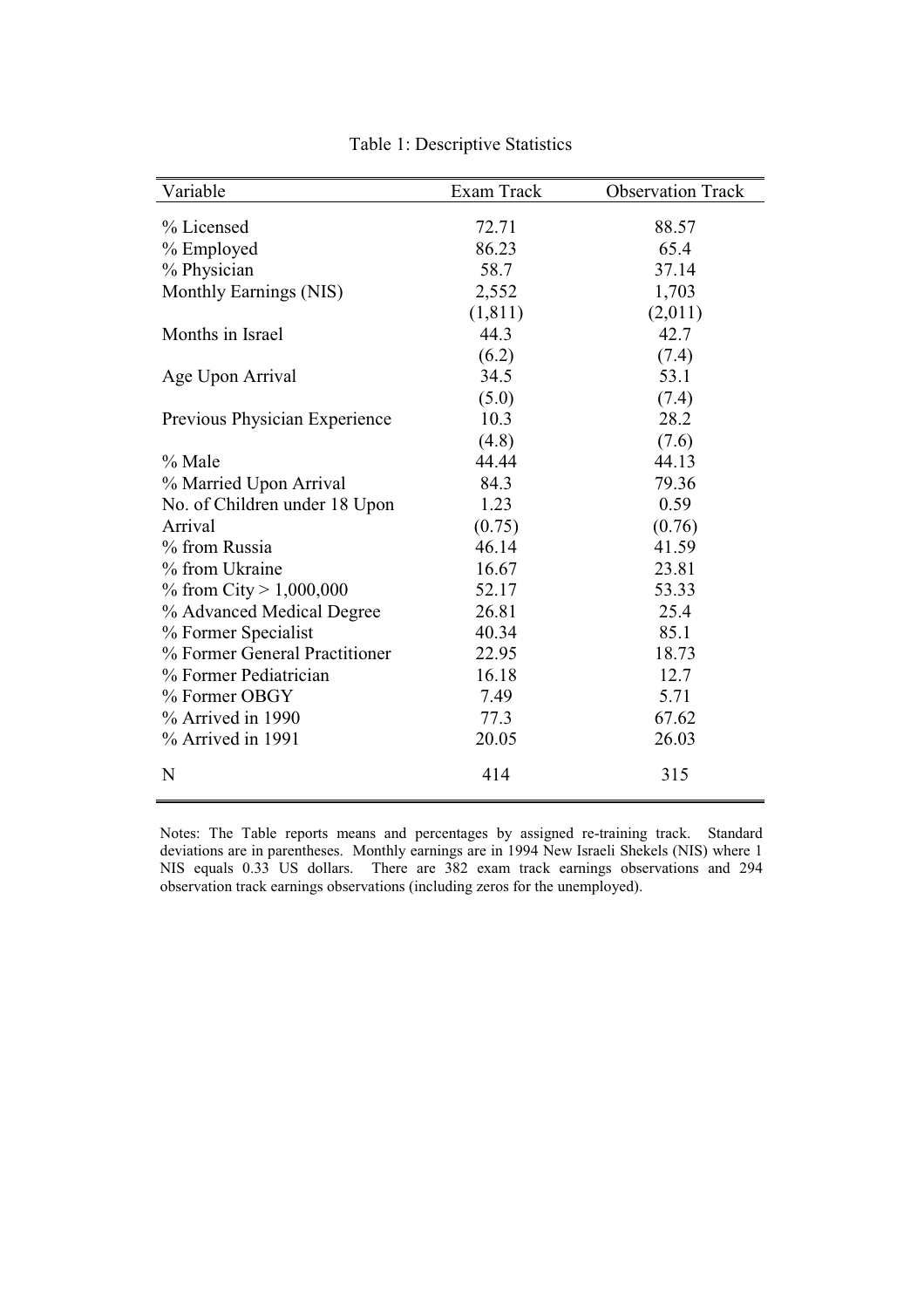|                         |        | <b>Full Sample</b> | Discontinuity Sample |            |            |            |
|-------------------------|--------|--------------------|----------------------|------------|------------|------------|
| Regressors              | (1)    | (2)                | (3)                  | (4)        | (5)        | (6)        |
| Licensed                | 1,279  | 1,211              | 1,162                | $-175$     | 1,254      | 169        |
|                         | (140)  | (140)              | (141)                | (138)      | (373)      | (358)      |
| $%$ Impact              | 1.0948 | 0.9786             | 0.904                | 1.1366     | 1.1366     | 0.0772     |
| Physician               |        |                    |                      | 2,324      |            | 1,885      |
|                         |        |                    |                      | (158)      |            | (301)      |
| Experience              |        |                    | 5                    | 56         | 1,111      | 928        |
|                         |        |                    | (25)                 | (23)       | (547)      | (462)      |
| Experience <sup>2</sup> |        |                    | $-2$                 | $-2$       | $-27$      | $-23$      |
|                         |        |                    | (1)                  | (1)        | (14)       | (12)       |
| Other Regressors        | NO     | <b>YES</b>         | <b>YES</b>           | <b>YES</b> | <b>YES</b> | <b>YES</b> |
| Root MSE                | 1,876  | 1,672              | 1,648                | 1,390      | 1,631      | 1,447      |
| $R^2$                   | 0.0711 | 0.2847             | 0.3073               | 0.5086     | 0.3227     | 0.4702     |
| N                       | 676    | 676                | 676                  | 676        | 181        | 181        |

Table 2: OLS Estimates of the Returns to a Medical License

Notes: Robust standard errors are in parentheses. Other regressors include dummies for age upon arrival, year of arrival months in Israel, gender, marital status, profession of spouse, number of children, size of last city of residence, Republic of origin, advanced medical degrees, previous specialist status, previous type of medical practice and type of reported earnings (after-tax and/or after other deductions). The discontinuity sample in columns (5) and (6) uses the subsample of observations between 14 and 26 years of previous physician experience.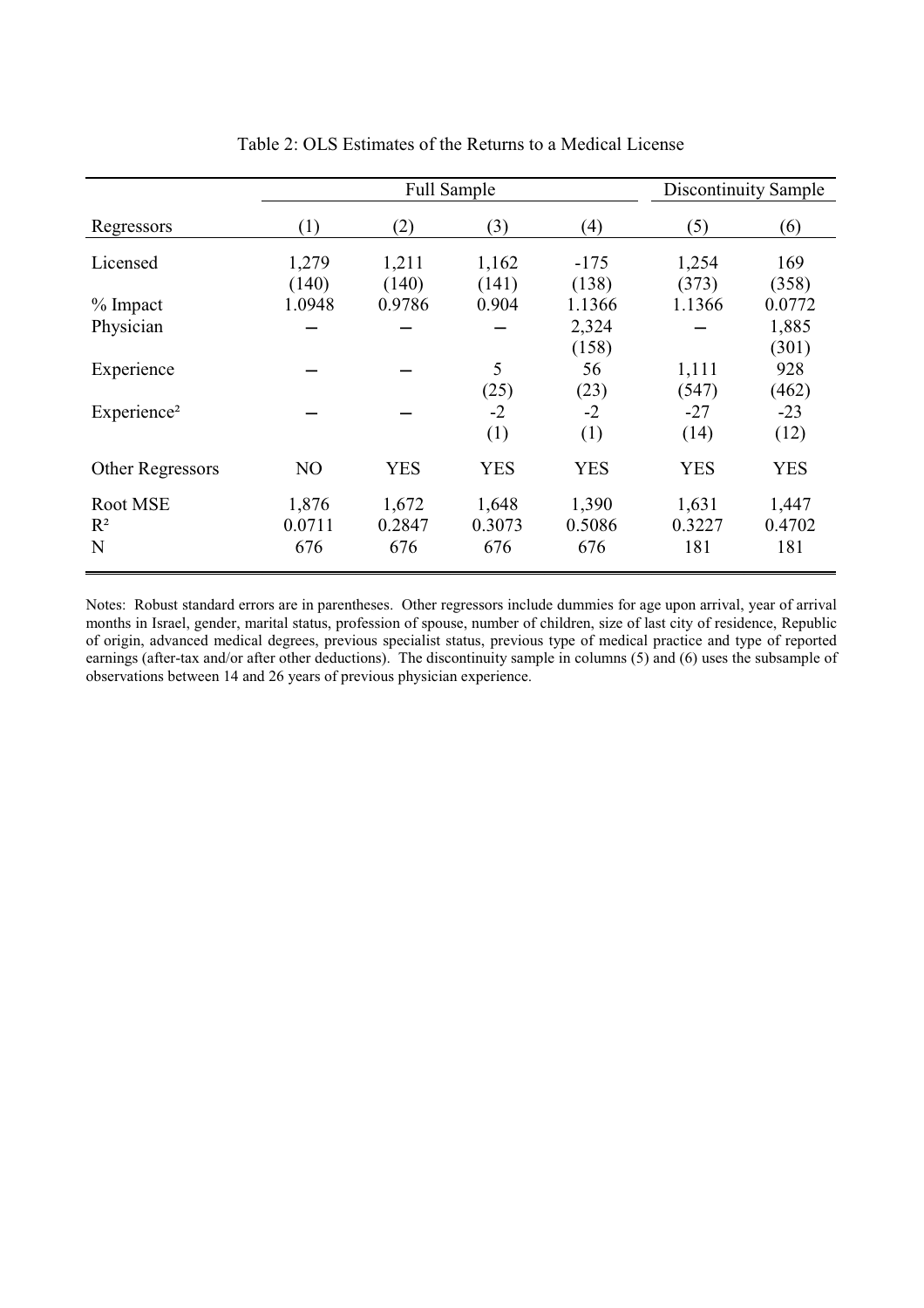|                                 | <b>Monthly Earnings</b> |                        |                        | Licensed               |                        |                         |                               | Physician Employment           |                         |                         |                            |                                |
|---------------------------------|-------------------------|------------------------|------------------------|------------------------|------------------------|-------------------------|-------------------------------|--------------------------------|-------------------------|-------------------------|----------------------------|--------------------------------|
|                                 |                         | Full Sample            |                        | Disc.<br>Sample        | Full Sample            |                         |                               | Disc.<br>Sample                | Full Sample             |                         |                            | Disc.<br>Sample                |
| Regressors                      | (1)                     | (2)                    | (3)                    | (4)                    | (5)                    | (6)                     | (7)                           | (8)                            | (9)                     | (10)                    | (11)                       | (12)                           |
| Track                           | $-849$<br>(149)         | 42<br>(207)            | 571<br>(255)           | 628<br>(371)           | 0.1587<br>(0.0283)     | 0.2305<br>(0.0308)      | 0.3383<br>(0.049)             | 0.2853<br>(0.0679)             | $-0.2155$<br>(0.0365)   | $-0.0939$<br>(0.0529)   | 0.0404<br>(0.069)          | $-0.0978$<br>(0.1008)          |
| $%$ Impact                      | $-0.3325$               | 0.0094                 | 0.1409                 | 0.2262                 |                        |                         |                               |                                |                         |                         |                            |                                |
| Experience                      |                         |                        | $-14$                  | 765                    |                        |                         | $-0.0053$                     | $-0.2198$                      |                         |                         | $-0.0161$                  | $-0.0218$                      |
| Experience <sup>2</sup>         |                         |                        | (28)<br>$-1$<br>(1)    | (530)<br>$-19$<br>(14) |                        |                         | (0.008)<br>$-0.0002$<br>(0.0) | (0.1009)<br>0.0052<br>(0.0025) |                         |                         | (0.008)<br>0.0001<br>(0.0) | (0.1515)<br>0.0011<br>(0.0038) |
| Other Regressors                | NO.                     | <b>YES</b>             | <b>YES</b>             | YES                    | NO.                    | YES                     | <b>YES</b>                    | <b>YES</b>                     | N <sub>O</sub>          | <b>YES</b>              | <b>YES</b>                 | <b>YES</b>                     |
| Root MSE<br>$\mathbb{R}^2$<br>N | 1,900<br>0.0469<br>676  | 1,740<br>0.2257<br>676 | 1.705<br>0.2589<br>676 | 1,675<br>0.2857<br>181 | 0.3961<br>0.038<br>729 | 0.3908<br>0.0879<br>729 | 0.3854<br>0.1153<br>729       | 0.3269<br>0.226<br>203         | 0.4891<br>0.0456<br>729 | 0.4676<br>0.1506<br>729 | 0.4639<br>0.1664<br>729    | 0.4821<br>0.1755<br>203        |

#### Table 3: Reduced Form Estimates of the Effect of Track on Monthly Earnings, License Acquisition and Physician Employment

Notes: Robust standard errors are in parentheses. Other regressors include dummies for age of arrival, year of arrival, months in Israel, gender, marital status, profession of spouse, number of children, size of last city of residence, Republic of origin, advanced medical degrees, previous specialist status, previous type of medical practice and type of reported earnings (after-tax and/or after other deductions). The discontinuity sample in Columns (4), (8), and (12) uses the subsample of observations between 12 and 26 years of previous physician experience. The licensed and physician regressions are linear probability models.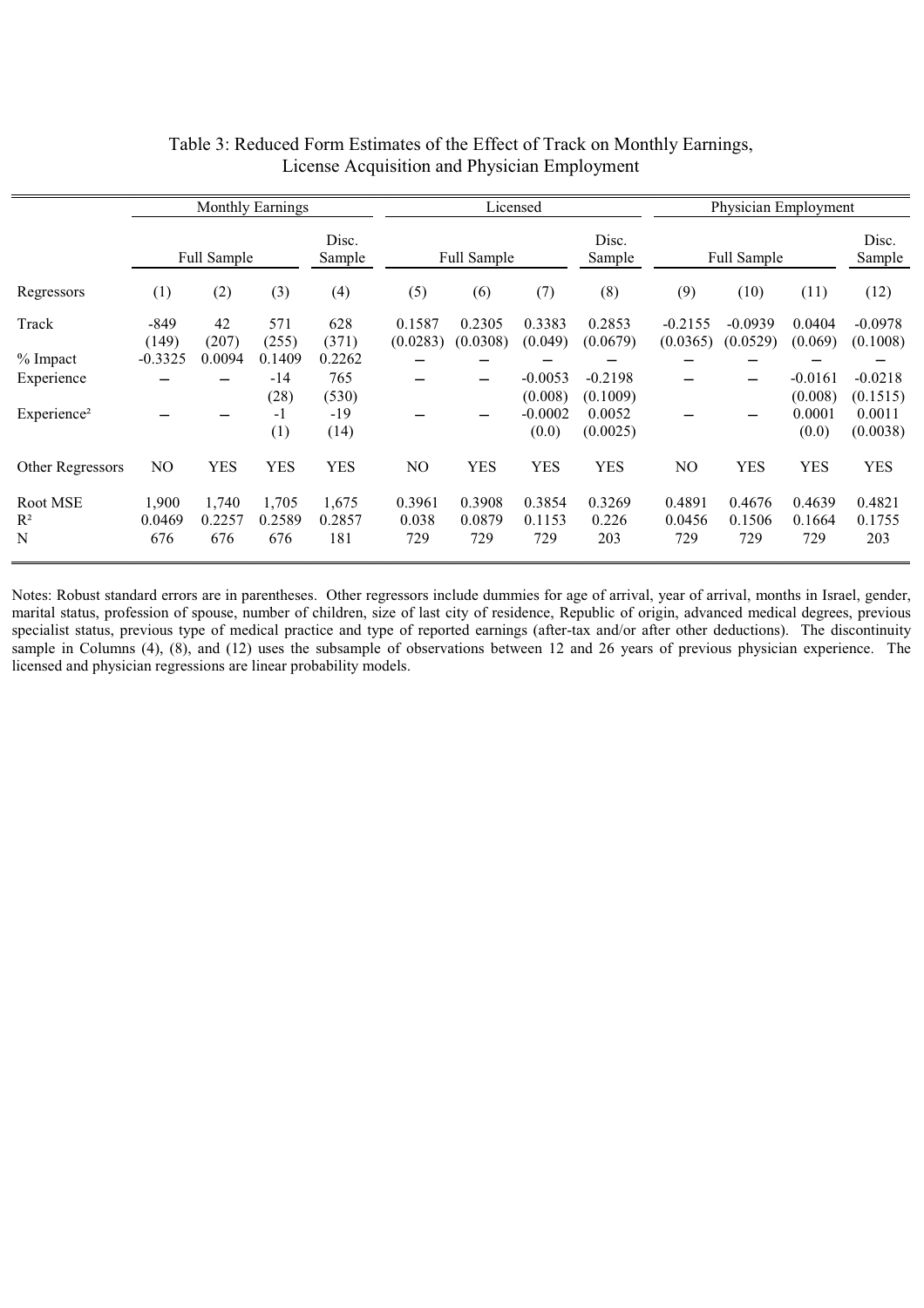|                         |                     | Disc.<br>Sample |                |                |                  |
|-------------------------|---------------------|-----------------|----------------|----------------|------------------|
| Regressors              | (1)                 | (2)             | (3)            | (4)            | (5)              |
| Licensed                | $-5,244$<br>(1,516) | 178<br>(863)    | 1,638<br>(706) | 1,865<br>(864) | 1,886<br>(1,043) |
| $%$ Impact              | $-0.827$            | 0.0857          | 1.8185         | 2.6171         | 3.4221           |
| Experience              |                     |                 | $-1$           | 45             | 1,210            |
|                         |                     |                 | (25)           | (77)           | (619)            |
| Experience <sup>2</sup> |                     |                 | $-1$           | $-4$           | $-30$            |
| Experience <sup>3</sup> |                     |                 | (1)            | (4)<br>4       | (16)             |
|                         |                     |                 |                | (6)            |                  |
| Other Regressors        | NO                  | <b>YES</b>      | <b>YES</b>     | <b>YES</b>     | <b>YES</b>       |
| Root MSE                | 3,245               | 1,722           | 1,659          | 1,672          | 1,646            |
| $R^2$                   |                     | 0.2417          | 0.2982         | 0.2883         | 0.3099           |
| N                       | 676                 | 676             | 676            | 676            | 181              |

Table 4: 2SLS Estimates of the Returns to a Medical License

Notes: Robust standard errors are in parentheses. Licensed is instrumented with Track. Other regressors include dummies for age upon arrival, year of arrival, months in Israel, gender, marital status, profession of spouse, number of children, size of last city of residence, Republic of origin, advanced medical degrees, previous specialist status, previous type of medical practice and type of reported earnings (aftertax and/or after other deductions). The discontinuity sample in Column (5) uses the subsample of observations between 14 and 26 years of previous physician experience.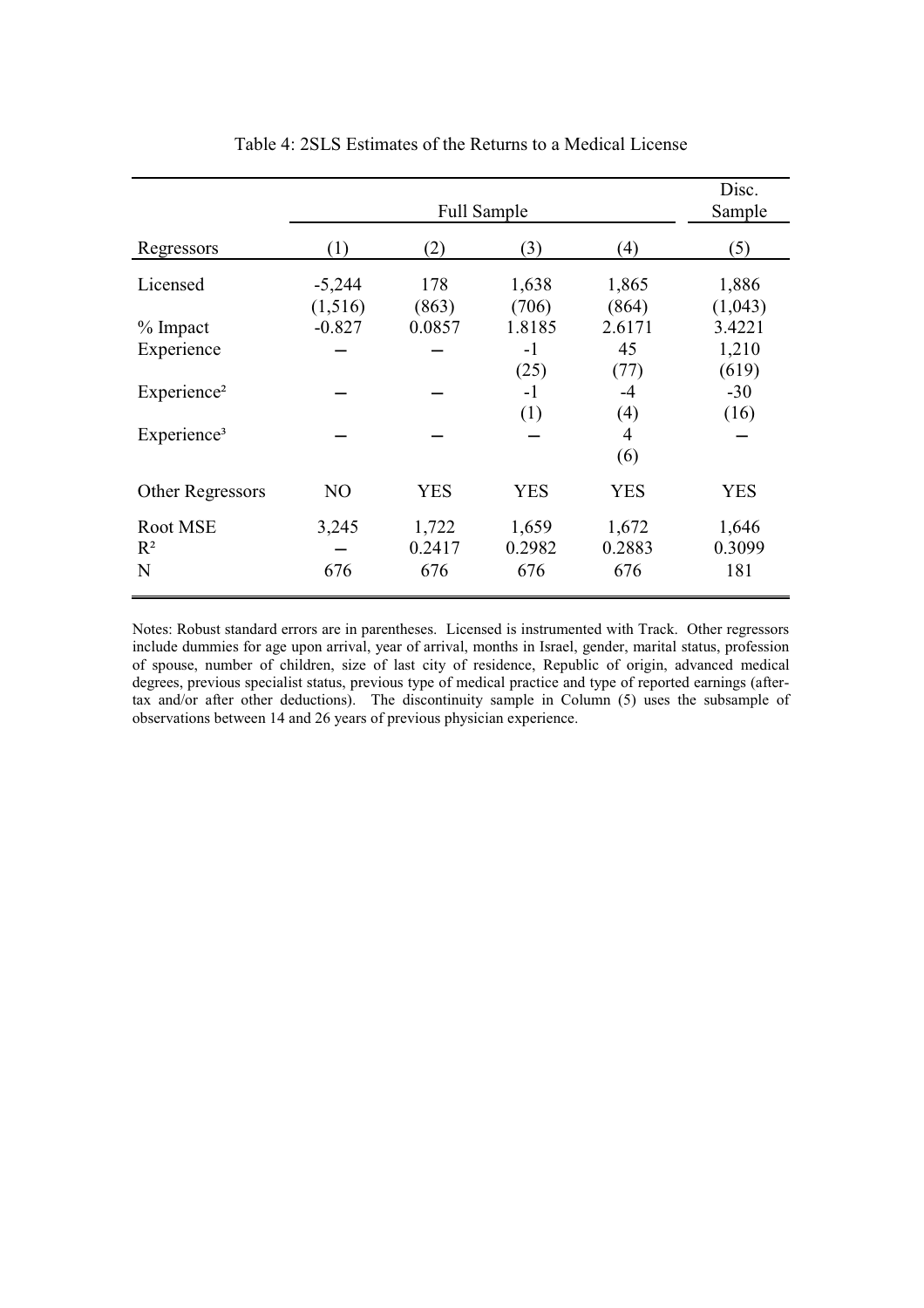|                       | <b>Quantile Regression Estimates</b> |                                |                 |                 |                | <b>Treatment Effects Estimates</b> |                |                |                 |                 |  |
|-----------------------|--------------------------------------|--------------------------------|-----------------|-----------------|----------------|------------------------------------|----------------|----------------|-----------------|-----------------|--|
|                       | 0.15                                 | 0.25                           | 0.5             | 0.75            | 0.85           | 0.15                               | 0.25           | 0.5            | 0.75            | 0.85            |  |
|                       | A. Full Sample                       |                                |                 |                 |                |                                    |                |                |                 |                 |  |
| Licensed              | 359                                  | 644                            | 997             | 1,455           | 1,507          | 119                                | 257            | 1,115          | 1,589           | 2,774           |  |
| $%$ Impact            | (130)<br>0.9316                      | (163)<br>1.1748                | (143)<br>0.8316 | (178)<br>0.7825 | (320)<br>0.588 | (4)<br>0.4959                      | (63)<br>0.4992 | (65)<br>1.4664 | (267)<br>1.0764 | (212)<br>1.6884 |  |
|                       |                                      |                                |                 |                 |                |                                    |                |                |                 |                 |  |
| Pseudo $\mathbb{R}^2$ | 0.1626                               | 0.2467                         | 0.2397          | 0.2116          | 0.2055         | 0.119                              | 0.1744         | 0.2315         | 0.1579          | 0.1748          |  |
| N                     | 676                                  | 676                            | 676             | 676             | 676            | 548                                | 548            | 548            | 548             | 548             |  |
|                       |                                      | <b>B.</b> Discontinuity Sample |                 |                 |                |                                    |                |                |                 |                 |  |
| Licensed              |                                      |                                | 1,093           |                 |                |                                    |                | 1,793          |                 |                 |  |
|                       |                                      |                                | (520)           |                 |                |                                    |                | (310)          |                 |                 |  |
| $%$ Impact            |                                      |                                | 1.0761          |                 |                |                                    |                | 2.3863         |                 |                 |  |
| Pseudo $R^2$          |                                      |                                | 0.1897          |                 |                |                                    |                | 0.2413         |                 |                 |  |
| N                     |                                      |                                | 181             |                 |                |                                    |                | 164            |                 |                 |  |

Table 5: Quantile Regression and Treatment Effects Estimates

Notes: Other regressors include a quadratic in previous physician experience, dummies for age upon arrival, year of arrival, months in Israel, Republic of origin, advanced medical degrees, previous specialist status, previous type of medical practice and type of reported earnings (after-tax and/or after other deductions). The discontinuity sample is the subsample of observations between 14 and 26 years of previous physician experience. Bootstrapped standard errors are in parentheses. The bootstrapped standard errors when licensed are treated as endogenous and adjusted for the first step estimation.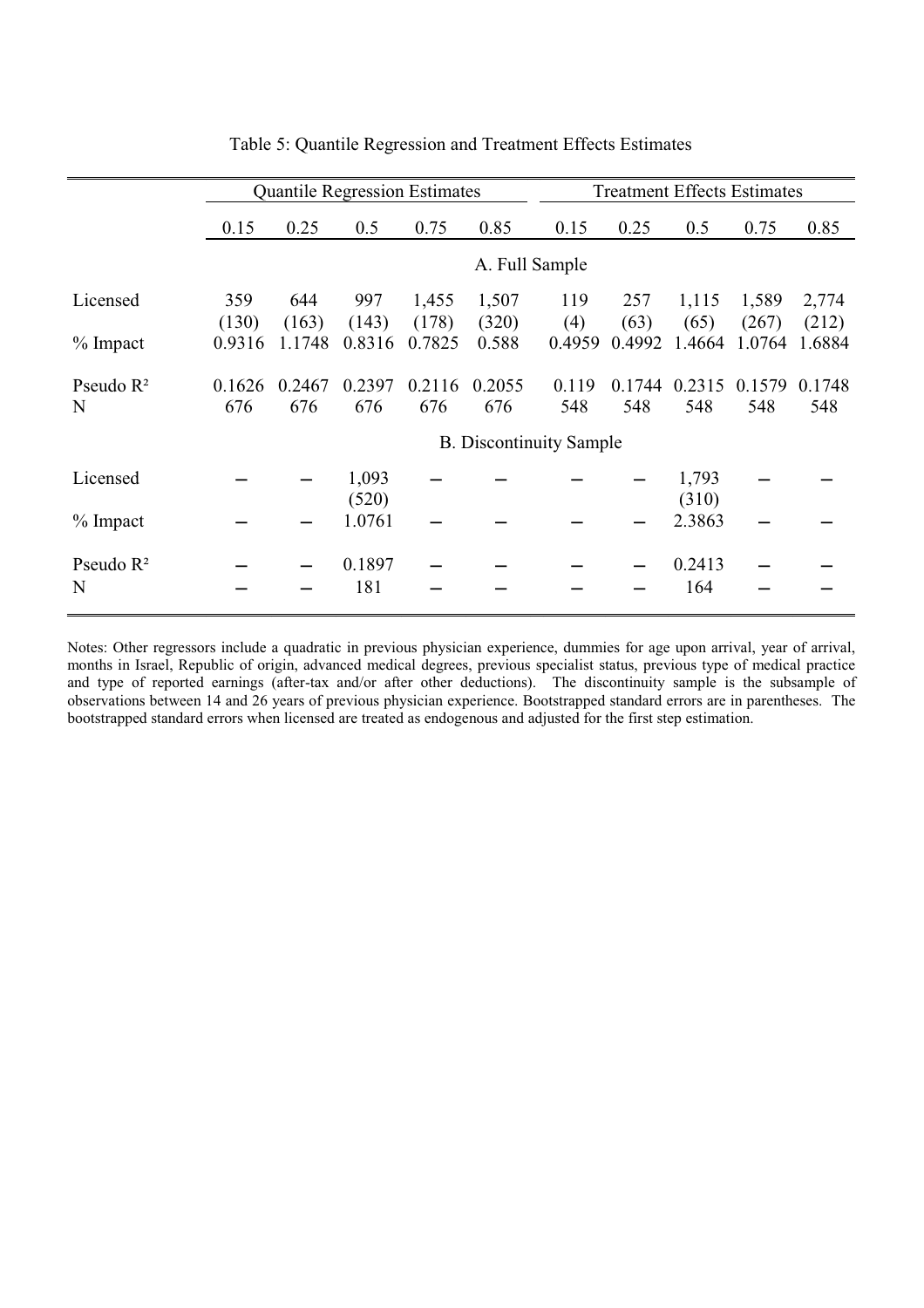|                                              | Quantiles  |                |                                |                |                |  |  |  |  |  |
|----------------------------------------------|------------|----------------|--------------------------------|----------------|----------------|--|--|--|--|--|
|                                              | 0.15       | 0.25           | 0.5                            | 0.75           | 0.85           |  |  |  |  |  |
|                                              |            | A. Full Sample |                                |                |                |  |  |  |  |  |
| Licensed Immigrants<br>Unlicensed Immigrants | 239<br>385 | 515<br>548     | 760<br>1,199                   | 1,476<br>1,859 | 1,643<br>2,563 |  |  |  |  |  |
| % Selection Bias                             | $-0.379$   | $-0.0597$      | $-0.3656$                      | $-0.2059$      | $-0.359$       |  |  |  |  |  |
|                                              |            |                | <b>B.</b> Discontinuity Sample |                |                |  |  |  |  |  |
| Licensed Immigrants<br>Unlicensed Immigrants |            |                | 751<br>1,016                   |                |                |  |  |  |  |  |
| % Selection Bias                             |            |                | $-0.2606$                      |                |                |  |  |  |  |  |

Table 6: Earnings Quantiles without a License

Notes: The table reports monthly earnings quantiles without a license for immigrants that acquired a license and for immigrants that did not acquire a license. Earnings without a license for immigrants that acquired a license are calculated using quantile treatment effect estimates. Earnings without a license for immigrants that did not acquire a license are calculated using quantile regression estimates. The discontinuity sample is the subsample of observations between 14 and 26 years of previous physician experience.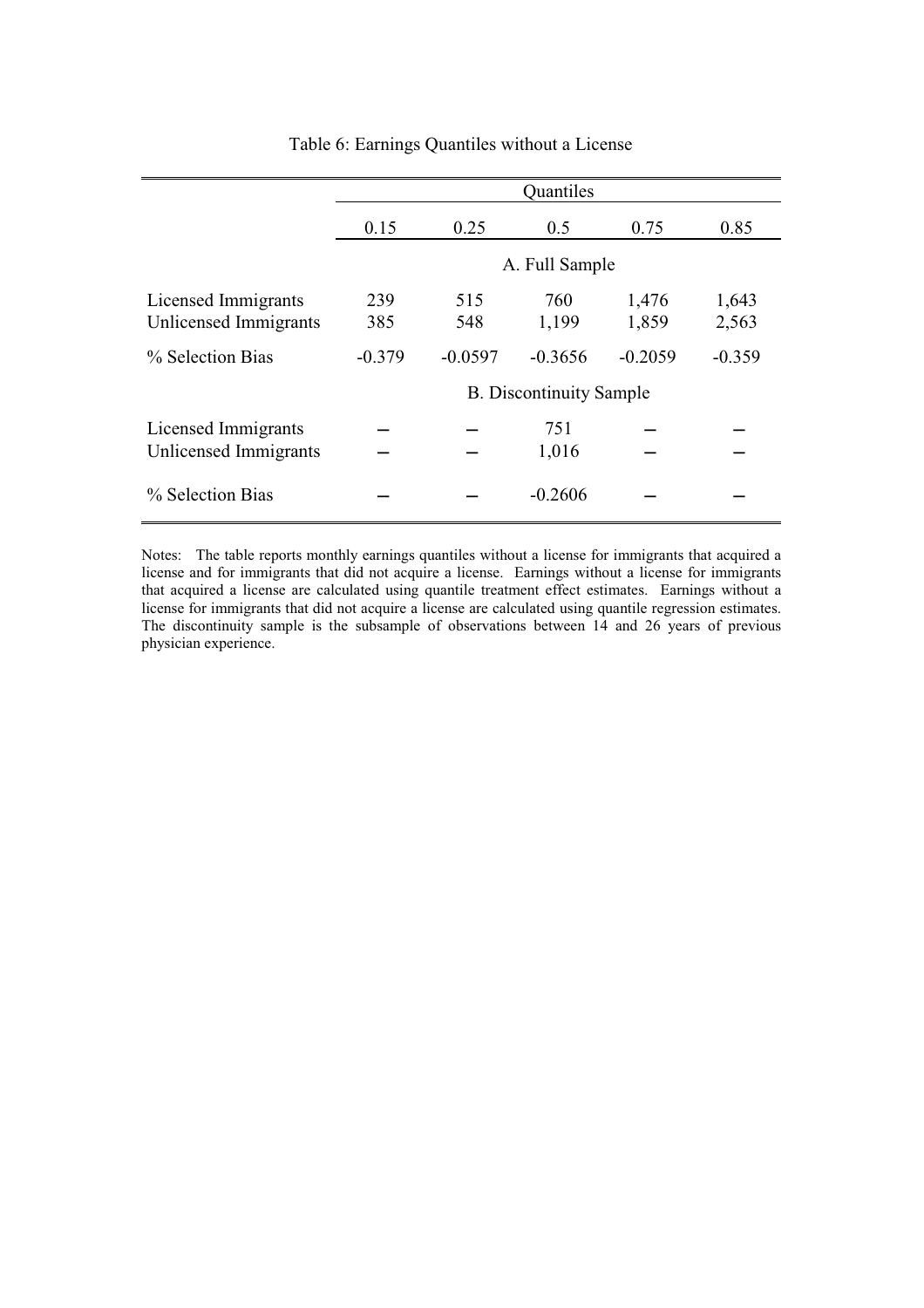

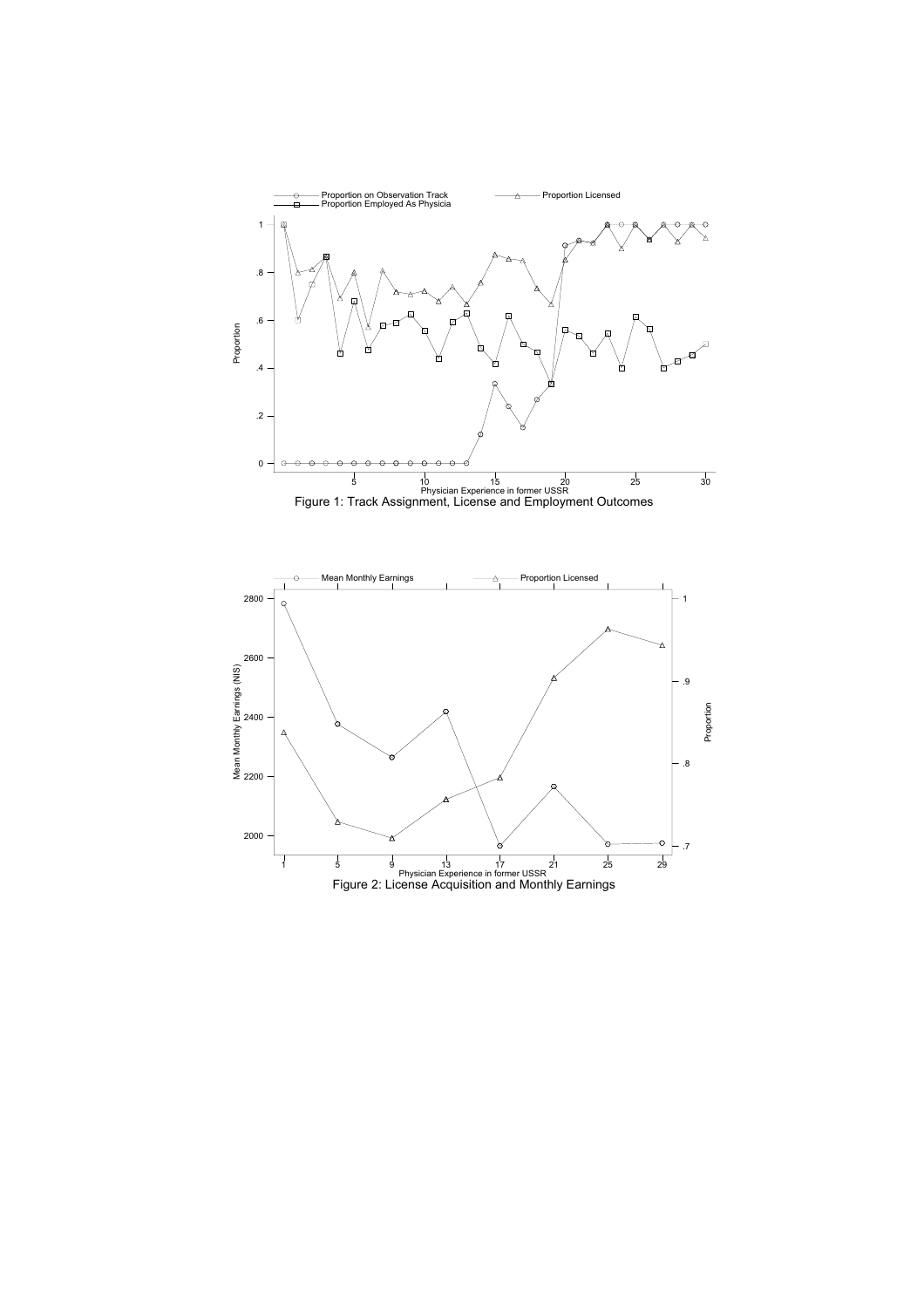